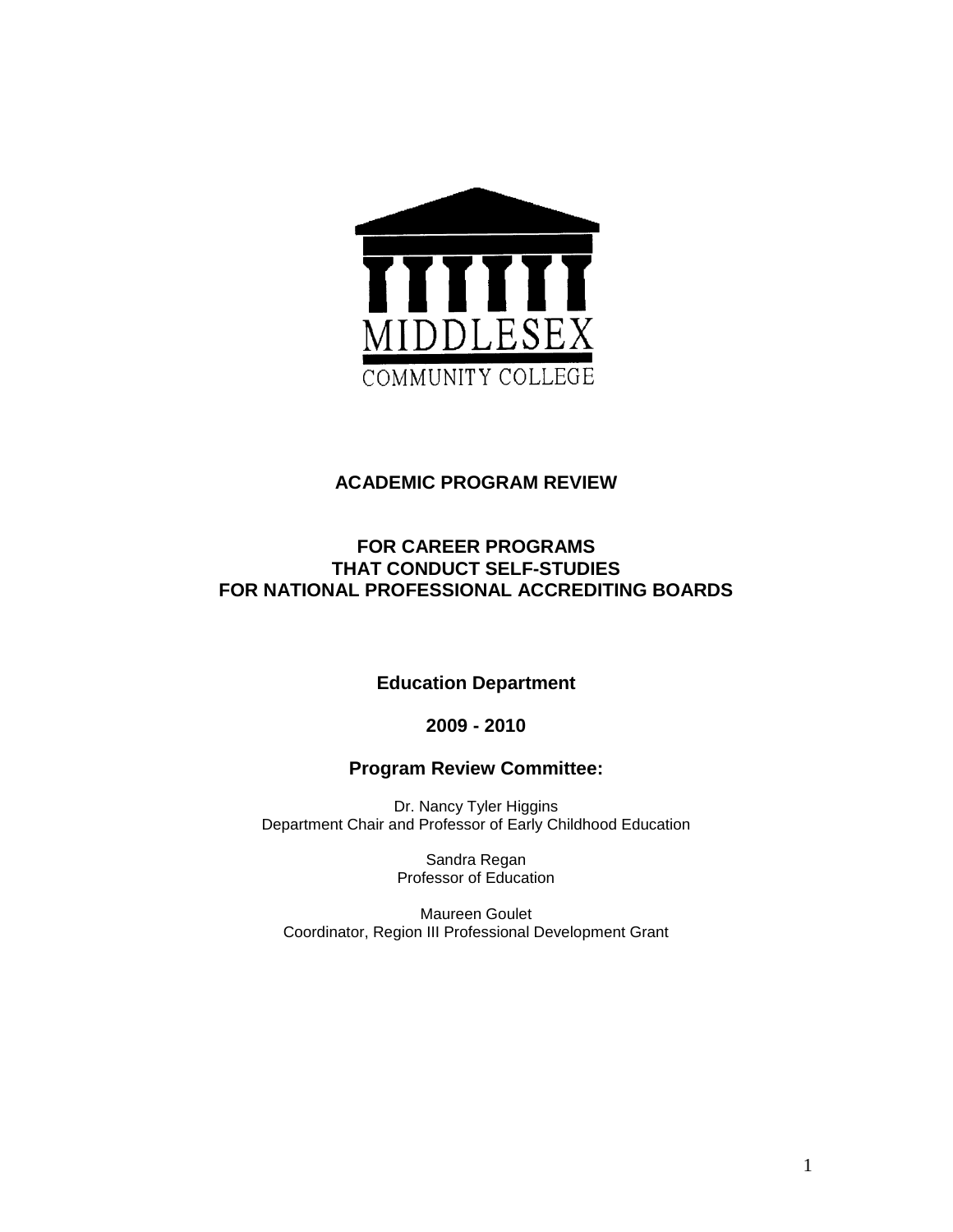## **MIDDLESEX COMMUNITY COLLEGE**

### **Academic Program Review**

## **FOR CAREER PROGRAMS THAT CONDUCT SELF-STUDIES FOR NATIONAL PROFESSIONAL ACCREDITING BOARDS**

# **Table of Contents**

| Section I | Introduction |
|-----------|--------------|
|           |              |

- Section II Mission and Goals
- Section III Student Learning Outcomes and Assessment
- Section IV Instructional Support
- Section V Institutional Data
- Section VI Program Analysis
	- External Perspectives
	- Additional Curricular Opportunities
- Section VII Program Evaluation Summary
- Section VIII External Accreditors' Report (If available)
- Section IX Attachments-

NAEYC Standards and Supportive Skills

Aligning Rubric for Key Assessment 5-

Advocacy Paper and Presentation

R.E.A.C.H. Conceptual Framework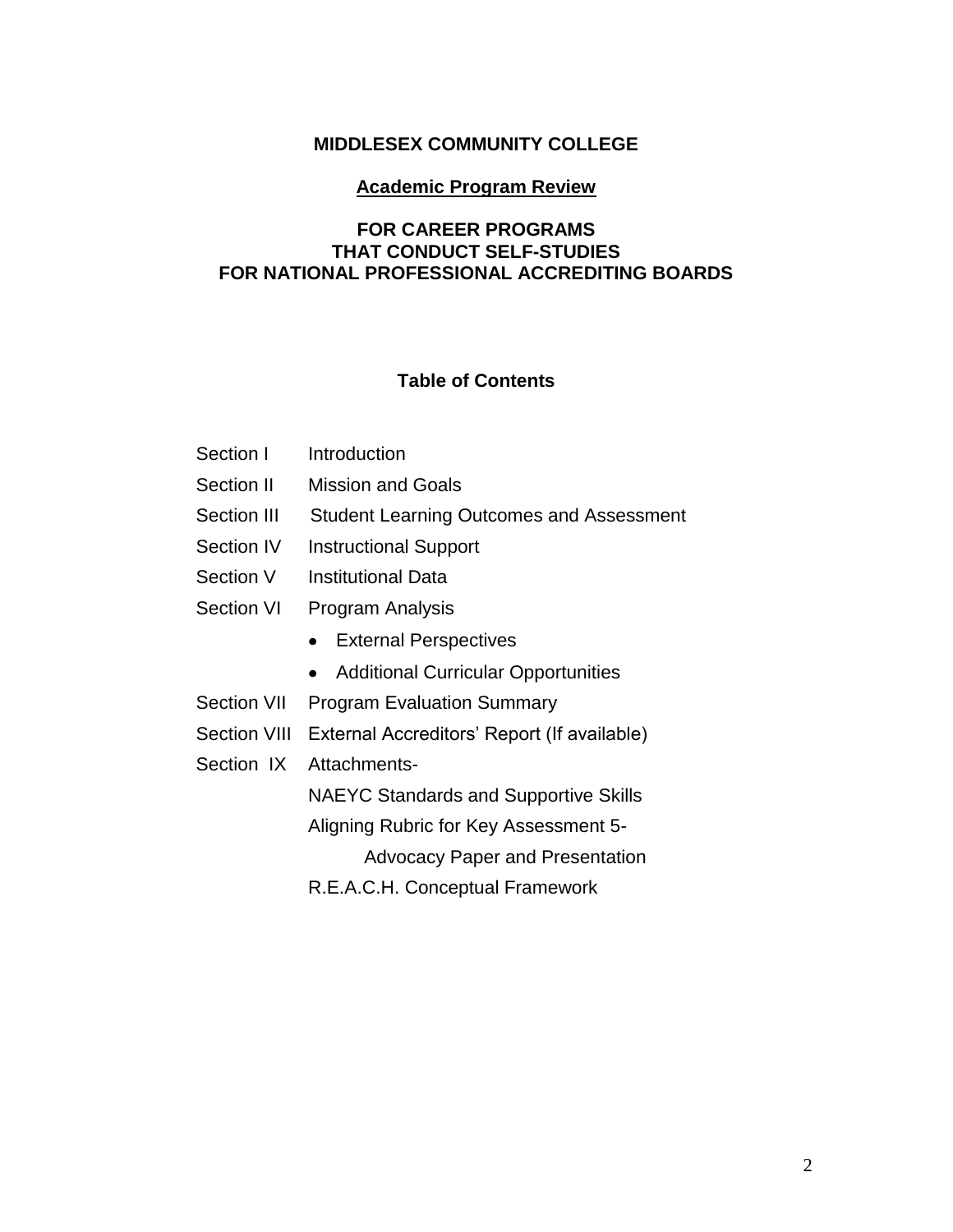### **Middlesex Community College**

### **Academic Program Review**

## **FOR CAREER PROGRAMS THAT CONDUCT SELF-STUDIES FOR NATIONAL PROFESSIONAL ACCREDITING BOARDS**

Note: This program review is an addendum to the Program Self-Study Report that is required for National Accreditation for the Education of Young Children (NAEYC). The report of the Accrediting Board is included in this addendum. The complete Program Self-Study Report is on file with the Division Dean.

### **Section I: Summary of Self-Study/Introduction to the Program Review**

**This is an opportunity to provide background or contextual information; set goals for the program review and/or include any other introductory information that the committee believes will be helpful to the reader. Include information about previously completed program reviews, such as findings, improvements, and unfinished items. Also include a description of the findings in the most recent accreditation self-study, and, if available, the recommendations and/or responses from the accrediting board.**

The Education Department is very excited about all the changes that have happened since the last Program Review in 2002. Beginning in the spring of 2005, the Early Childhood Education and the Elementary Education Programs were combined to form the Education Department.

In 2006, the Office of Education and Care Department (now called the Department of Early Education and Care, under the auspices of the Department of Elementary and Secondary Education) strongly suggested that Associate Degree Programs in Massachusetts become accredited by the National Association for the Education of Young Children (NAEYC) to enhance the quality of teachers in the early childhood field. Middlesex Community College accredited their Early Childhood Education Program the Early Childhood Education Transfer Program. The self-study accreditation process made the Education Department accountable for student learning. Not only did the accreditation make the department look at its strengths, it also helped us to recognize areas of improvement. The changes made to the ECE Program are a direct result of the NAEYC Accreditation.

The NAEYC Peer Reviewers pointed out the following strengths of the Early Childhood Education Program:

- All five NAEYC Standards and Supportive Skills were met.
- Key Assessments and Student Learning Opportunities are adequately aligned.
- Advisement of students, resources available and service learning opportunities were areas of strength.
- Collaborative nature of ECE community at large and involved stakeholders was of great benefit to program and students.
- Exceeding NAEYC expectations in aggregate data on student performance.
- Exceeding NAEYC expectations in using student data to improve the program and help students succeed in program's context.
- Continue use of student performance feedback between faculty and course sections for all key assessments and student learning opportunities.
- REACH Conceptual framework is easily recognizable and collaboratively developed (See attached). $\bullet$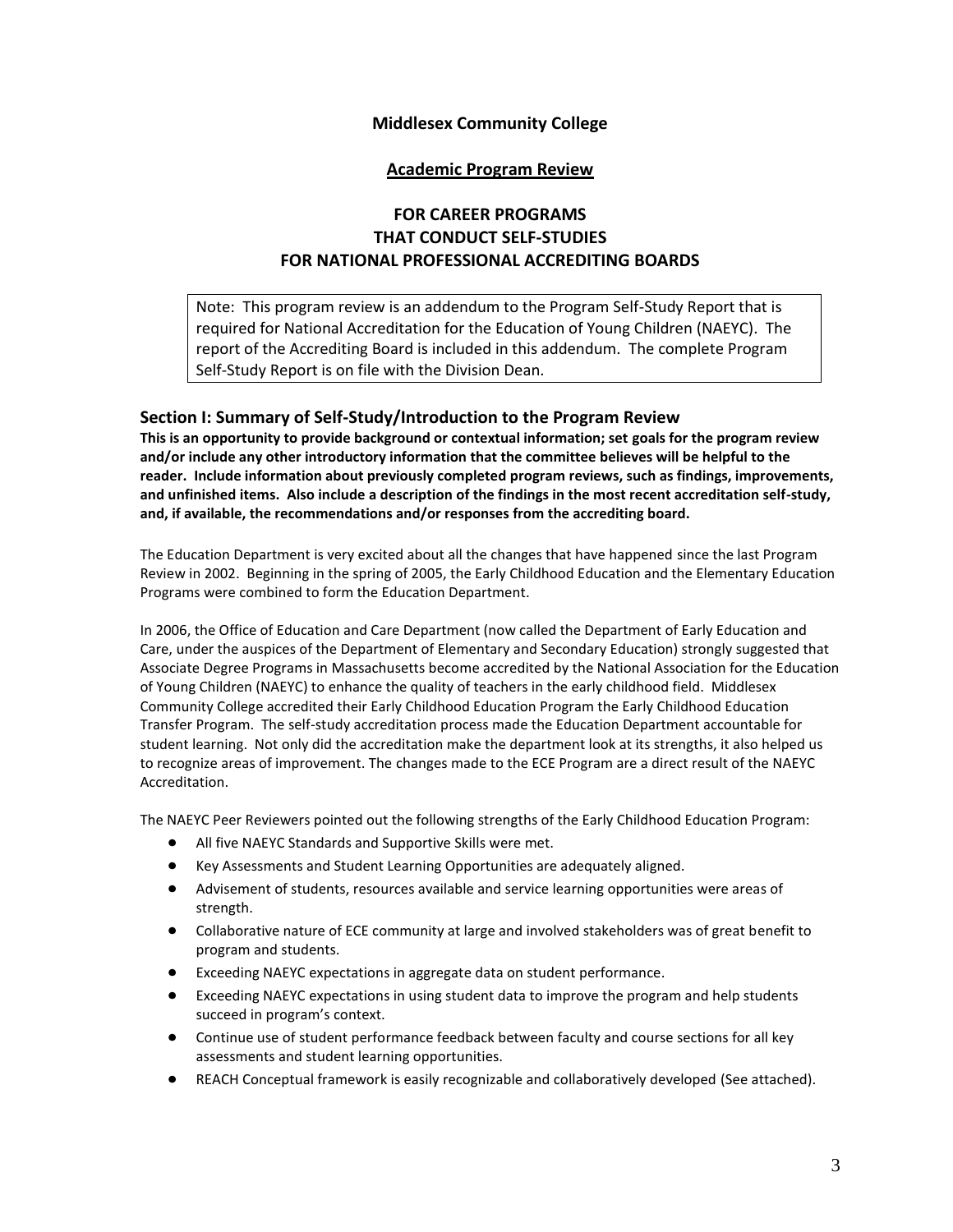- Tools created to help students be successful were the ECE Advising Packet, Advising Tracking Document, Supervised Field Placement Teaching Manuals, (students, teachers, and field supervisors).
- The Chair of the ECE Department shows a commitment to the greater community through her extensive involvement.
- $\bullet$ Courses are offered in day, night and weekend, hybrid, online, and off campus.

The NAEYC Peer Reviewers pointed out the following areas for improvement: (The areas are noted in the action improvement plan)

- Full time faculty in the early childhood and early childhood transfer program lack higher education degrees in early childhood or related fields.
- Clearly define the student learning opportunities for the Early Childhood and Early Childhood Transfer.
- Pay thoughtful attention to Criterion 8 (Qualifications and Composition of Faculty), specifically related to the importance of full time faculty holding graduate degrees in early childhood education.

#### **Changes since Previously Completed Program Reviews**

- Donna Gray, a full time faculty member, now teaches in the Psychology Department. Her position has not been filled.
- Common core syllabi, common student learning outcomes, common textbooks were created as a framework for all Early Childhood Education elective and required classes.
- Maureen Goulet is administering the Teacher Educator and Preparation Grant, a subcontract with North Shore Community College RP3 Grant.
- Child Growth and Development (PSY 122) Curriculum Guide was designed in summer 2011 and implemented in fall 2011.
- An Education PowerPoint is presented at Opening Day. The PowerPoint includes a scope and sequence and career ladder presentation, as well as general advising information.
- Introduction to Child Development Associate (CDA) course was designed and implemented with ARRA  $\bullet$ Grant Funds.
- Maureen Goulet became a CDA Advisor and observed 14 CDA candidates in the field.
- The Child Development Credential (CDA) to Supervised Field Placement Life Experience Credit packet was incorporated and utilized by ten Teacher and Educator Preparation Grant students.
- Maureen Goulet advises Evening and weekend ECE students prior to evening classes.
- Susan Hutchinson for the NAEYC Accreditation designed the REACH Conceptual Framework.
- A Paraprofessional Setting evaluation was added to the MCC Faulty Evaluation packet in addition to the Family Child Care Setting, Preschool Setting, Infant and Toddler Setting, and Elementary School Setting.
- An NAEYC Blackboard site was created for Education faculty so that they can access all the NAEYC Information (rubric etc.) and Re-designed Course Information.
- Maureen Goulet is a trained NAEYC Peer Reviewer that visits other colleges for NAEYC accreditation. She is now acting as the NAEYC team chairperson.
- $\bullet$ BEST Grant with Museum of Science, Education Department and Science Department in 2010 and 2011.

#### **Other Recent Initiatives**

- Curriculum in Early Childhood Programs (EDU 101) and Introduction to Early Childhood Education (EDU100) Curriculum Guides are being created.
- Early Childhood Education, Early Childhood Education Transfer, and Elementary Education Transfer Programs Advising Guides are being designed.
- NAEYC Accreditation paperwork will to be completed in 2013 for NAEYC visit in 2014.
- A sixth NAEYC Key Assessment and rubric will be created.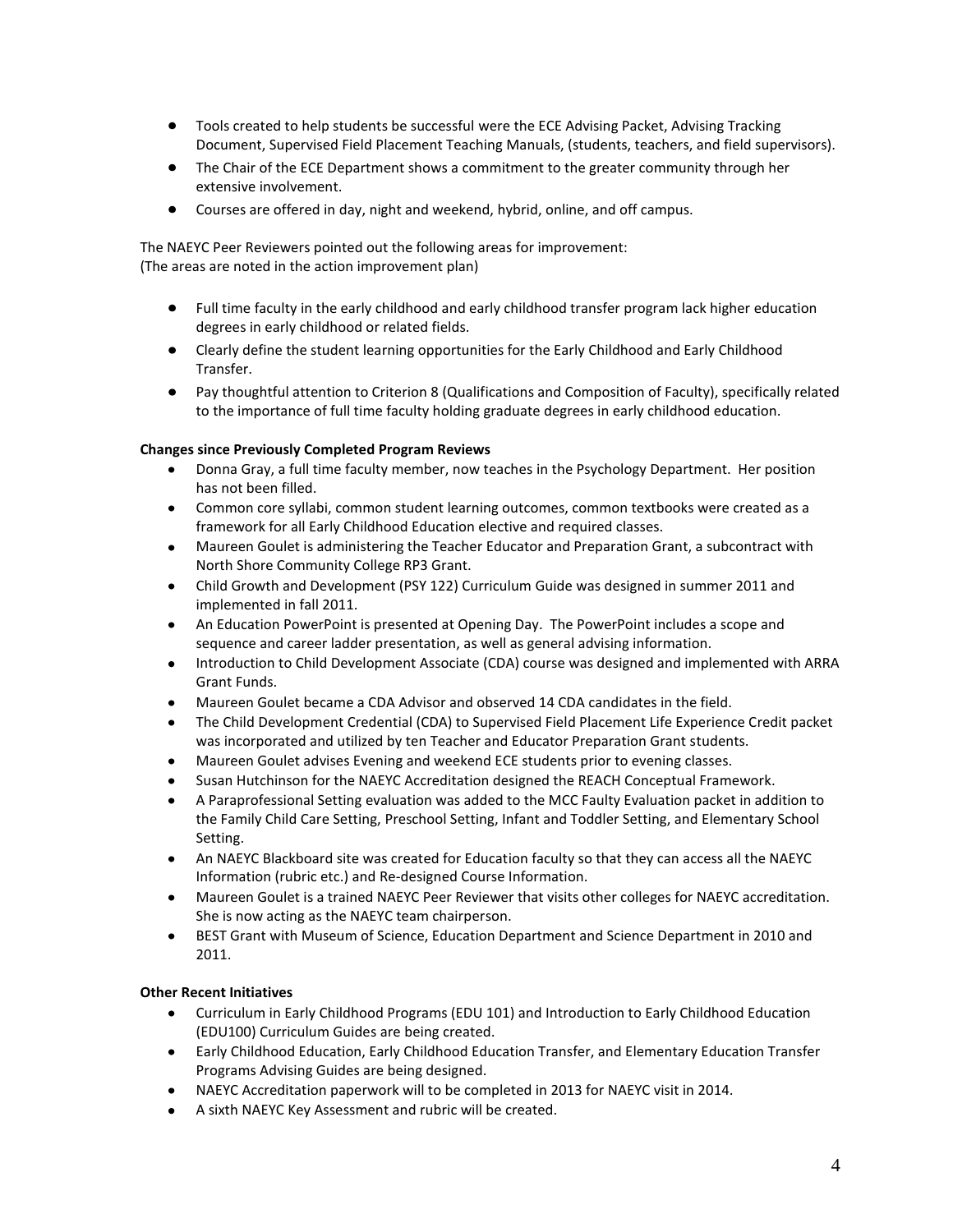#### **Future Initiative Ideas**

- QRIS Categories have to be added to MCC Course Catalog Descriptions.  $\bullet$
- Create a Learning Community with Child Growth and Development and English Composition I.
- Create more online and/or hybrid ECE classes. The courses recommended for hybrid are Supervised Field Placement, Health and Safety, and Program Planning and Environments. Also, provide additional online sections of Child Growth and Development and Developmental Disabilities
- Investigate the idea of piloting an Education Service Learning Mentoring Program. Education  $\bullet$ students, who successfully complete a certain education class and have a high GPA, would tutor students, two hours a week, with challenging early childhood education courses.
- $\bullet$ Explore the possibility of creating a one credit MTEL Communication and Literacy Preparation Course to be taken by Early Childhood Transfer and Elementary Education students.
- Return to offering weekend ECE classes on four Saturdays. Saturday Class offerings were more  $\bullet$ successful and ran more frequently when run as full day sessions rather than six half-day classes, which have had to be cancelled due to low enrollment.

### **Section II: Program Mission and Goals as they support College's Strategic Plan**

### **1. State the mission of the program. Please indicate if the mission statement is new or has been significantly revised as part of a prior program review process.**

The Education Department's programmatic mission is to provide students with the educational background and supervised training needed to work with young children. With a child-centered focus, the program emphasis is on developmentally and culturally appropriate practices as set forth and recommended by the National Association for the Education of Young Children. The program also adheres to the mandates of Head Start, the Massachusetts Department of Early Education and Care (MA EEC), and the Massachusetts Department of Elementary and Secondary Education (MA DESE), including state curriculum frameworks. Students learn and apply theory with hands-on experiences through service learning opportunities integrated into required courses as well as a mandatory 15 week, semester long practicum. The Associate Degree program includes a general education component and meets the requirements for Lead Teacher as currently delineated by the MA EEC. The Early Childhood Transfer and Elementary Education programs incorporate state teacher test preparation consistent with college articulation agreements and state educational regulations mandating specific proficiency levels in reading and writing (Massachusetts Tests for Educator Licensure: Communication and Literacy). The Elementary Education program requires two-six credit education courses while the Early Childhood Program has twenty-four credits in Education courses.

This mission statement was revised in 2007 for the NAEYC Accreditation and it may need to be revised for the next accreditation cycle in 2013.

### **2. Middlesex Community College's Strategic Directions are listed below. Describe how your program is actively supporting, or intends to support, one or more of these directions.**

- *Improve access and advance student success by strengthening evidence-based practices and resource allocation.*
- *Foster greater college engagement through improved communication, personal connections and collaborative partnerships.*
- *Drive innovation, enrich community and broaden the learning experience for all by fulfilling our shared responsibility for diversity.*
- *Empower all members of the college community to be educators, mentors, advocates and life-long learners.*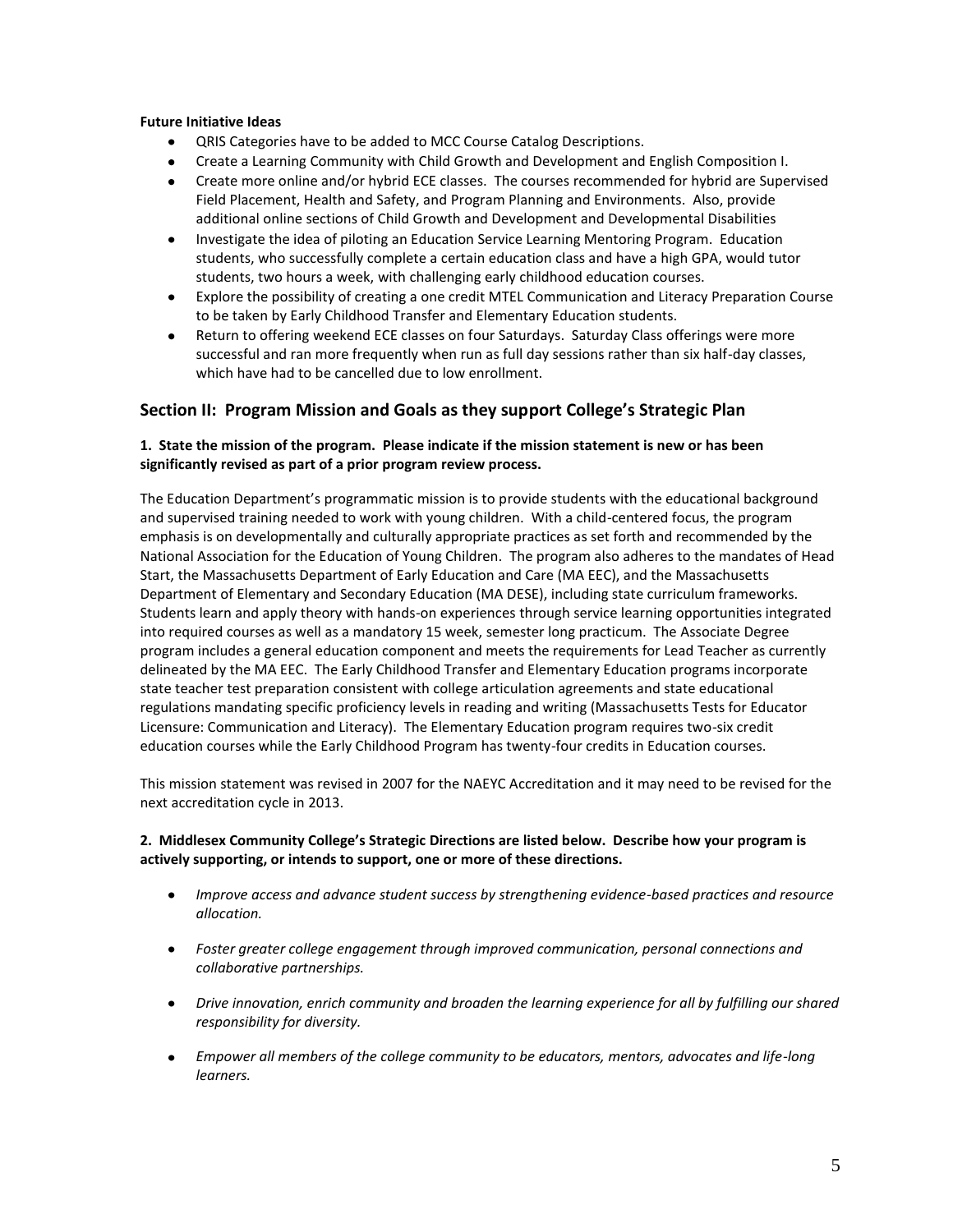- *Transform learning by integrating academic, workplace and global experiences to meet personal, professional and community needs.*
- *Build partnerships that stimulate innovation and address the educational, social, and economic and workforce development needs of our communities.*

The Early Childhood Education and Early Childhood Education Transfer Department are accredited by the National Association for the Education of Young Children. The goals of NAEYC closely resemble MCC's Strategic Direction Plan. Part of the accreditation process is strongly tied to evidence based practice and accountability such as rubric, key assessments and program improvements. The other part of the accreditation process is dedicated to program context. Context topics included in the NAEYC Report are: Mission and Role in Community, Conceptual Framework, Program of Studies, Quality of Teaching, Quality of Field Experiences, Qualifications and Characteristics of Students, Advising and Supporting Students, Qualifications and Composition of Faculty, Professional Responsibilities, Professional Development, Program Organization and Guidance and Program Resources.

By renewing the NAEYC Accreditation, the Education Department will continue to: collaborate and form partnerships with community agencies; Encourage students to be advocates for the teaching profession; and actively participate in advocacy projects within the community; stress diversity and respect for all children in every educational setting; and continue to meet the evolving demands of the workforce development needs of the Department of Early Education and Care by providing qualified early childhood educators.

## **Section III: Curriculum Institutional Student Learning Outcomes**

**1.** Please provide your program's timeline for ongoing, annual assessment of the college's ISLOs as appropriate.

| 2011-12 | Personal and Professional Development |
|---------|---------------------------------------|
| 2012-13 | Oral and Written Communication        |
| 2013-14 | Multicultural / Global Literacy       |
| 2014-15 | Social Responsibility                 |
| 2015-16 | <b>Quantitative Literacy</b>          |
| 2016-17 | <b>Critical Thinking</b>              |

**2.** If applicable, discuss any changes you have made to your program's support of MCC's ISLOs since your last program review. This question is not applicable.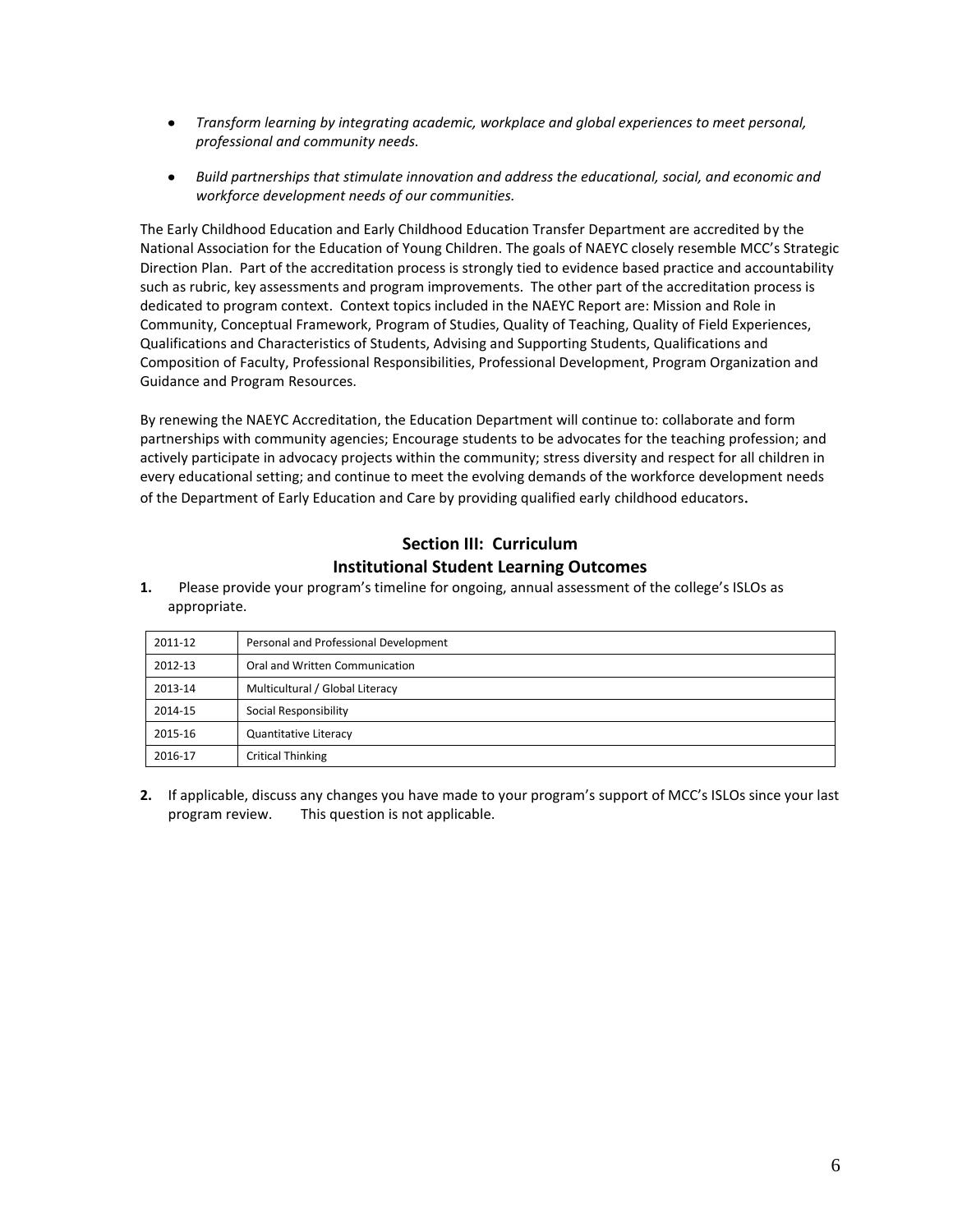**3. As appropriate, map the way in which your program provides opportunities for students to progress towards achievement of MCC's Institutional Student Learning**  Outcomes, by noting in which courses outcomes are **Introduced (I), Developed (D)**, and where students are expected to demonstrate Competency (C). (Note: at **the Developing and Competency levels, PSLOs should be reflected, directly or indirectly within the course outcomes.)**

### **Curriculum Map II:**

#### **Program Opportunities for Student Progress toward ISLOs**

**This chart is based on the NAEYC External Accreditation Standards and Supportive Skills, which take precedence.** 

|                                            | ပ္မ<br>Introduction to<br>EDU 100 | Programs*<br>101<br>Curriculum in EC<br>EDU | <b>Behavior</b><br>Children's<br>102<br>$\overline{5}$<br>Guiding | Program Planning<br>EDU 103<br>Infant and Toddler | <b>Special Needs</b><br><b>EDU 104</b><br>Young Children w/ | Young Children's Literature<br>EDU 105 | Discover Teaching*<br>EDU 150 | Program Planning and Environments*<br>153<br>$\frac{1}{2}$ | ECE<br>Safety and Nutrition in<br>EDU 154<br>Health, | ECE<br>≘.<br><b>Multicultural Issues</b><br><b>EDU 250</b> | Placement and<br>Seminar*<br><b>EDU 251</b><br>Supervised Field | Programs<br>Administration of ECE<br><b>EDU 252</b> | Child Growth and Development*<br><b>PSY 122</b> | Developmental Disabilities<br><b>PSY 123</b> |
|--------------------------------------------|-----------------------------------|---------------------------------------------|-------------------------------------------------------------------|---------------------------------------------------|-------------------------------------------------------------|----------------------------------------|-------------------------------|------------------------------------------------------------|------------------------------------------------------|------------------------------------------------------------|-----------------------------------------------------------------|-----------------------------------------------------|-------------------------------------------------|----------------------------------------------|
| <b>Critical</b><br><b>Thinking</b>         |                                   |                                             | C                                                                 | D, C                                              | D, C                                                        | D, C                                   | D, C                          | D, C                                                       |                                                      | D                                                          | D, C                                                            | D, C                                                | D, C                                            | D, C                                         |
| <b>Written &amp; Oral</b><br>Communication |                                   | D, C                                        | D, C                                                              | D, C                                              | D, C                                                        | D, C                                   | D, C                          | D, C                                                       | D, C                                                 | D, C                                                       | D, C                                                            | D, C                                                | D, C                                            | D, C                                         |
| Quantitative<br>Literacy                   |                                   |                                             | D, C                                                              |                                                   | D, C                                                        | $\mathbf{I}$                           | D                             |                                                            | D                                                    | $\mathbf{I}$                                               | D, C                                                            | D, C                                                | D, C                                            |                                              |
| Multicultural/<br><b>Global Literacy</b>   |                                   | D, C                                        | D                                                                 | D, C                                              | D, C                                                        | D, C                                   | D, C                          | D, C                                                       | I, D                                                 | D, C                                                       | $\mathsf C$                                                     | D                                                   | D, C                                            | D, C                                         |
| <b>Social</b><br>Responsibility            |                                   | D                                           | D                                                                 |                                                   | D, C                                                        | T                                      | D, C                          | D, C                                                       | D, C                                                 | D, C                                                       | D, C                                                            | D, C                                                | D, C                                            | D, C                                         |
| Personal &<br>Professional<br>Development  |                                   | D, C                                        | D, C                                                              | D, C                                              | D, C                                                        | D, C                                   | D, C                          | D, C                                                       | D, C                                                 | D, C                                                       | D, C                                                            | D, C                                                | D, C                                            | D, C                                         |

*\*NAEYC Key Assessment and Supportive Skill assessed in this class.*

*NOTE: The measurable Student Learning Outcomes for each Early Childhood Education elective and required course are found in pages 72-75 of the NAEYC Accreditation Report.*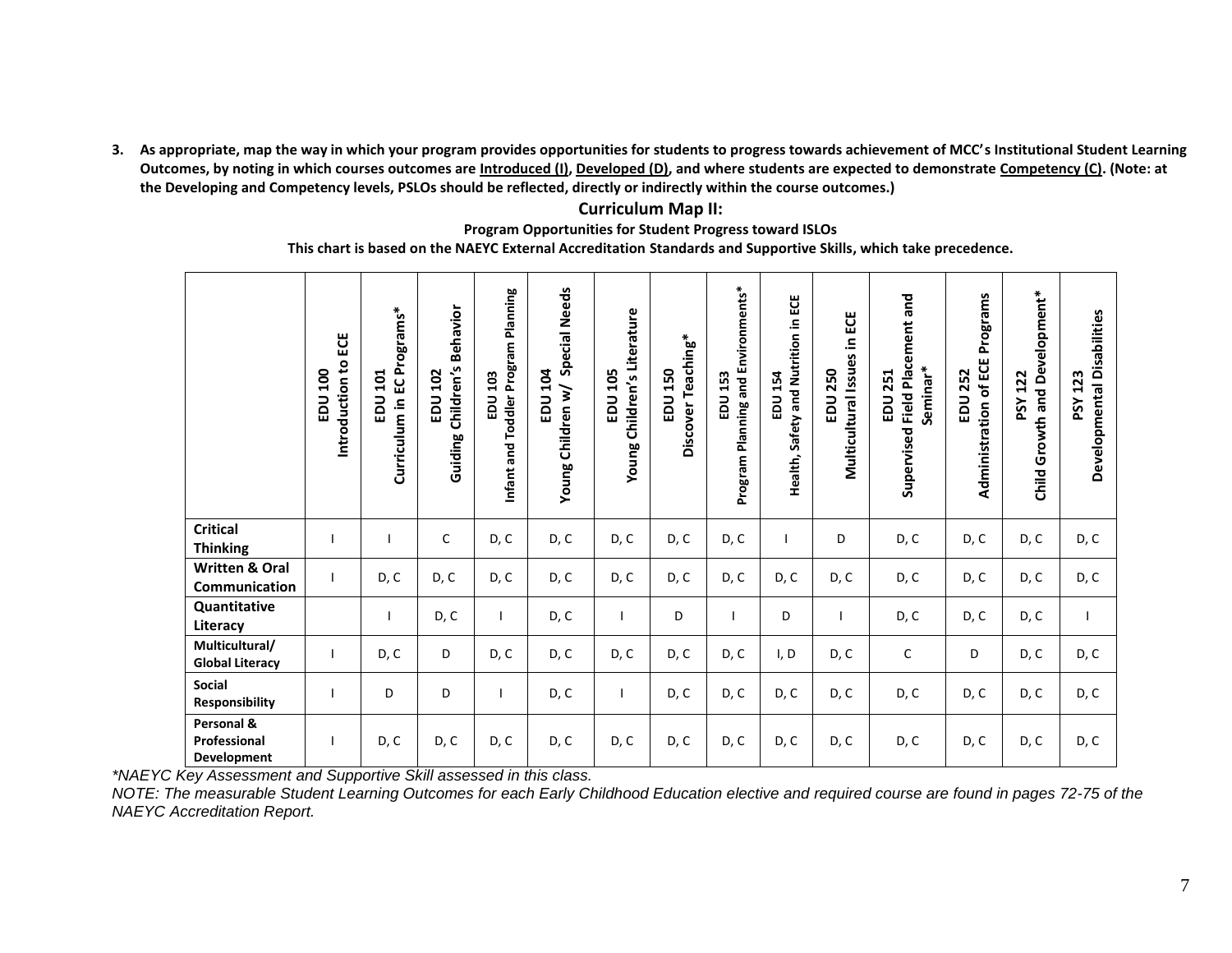#### **1. Does Curriculum Map II suggest a need to improve the sequencing of opportunities for students to develop and achieve any ISLO within the program? If so, please explain.**

At this time, there is no need to improve the sequencing of the courses. The competency area that is currently being introduced is quantitative literacy, which is discussed in the action plan at the end of the report. Most of the early childhood courses are introducing quantitative literacy by discussing statistics and age range norms by comparing and contrasting data. The Department feels that introducing quantitative literacy will not have an effect on the sequencing of opportunities.

### **ISLO: Personal and Professional Development**

This ISLO aligns with NAEYC Standard Number 5 (Growing as a Professional) and Supportive Skill Number 1 (Self-Assessment and Self-Advocacy). The NAEYC Standards and Supportive Skills are found in the attachment section.

#### **2. Please provide examples of representative course student learning outcomes that include or embed this ISLO from course syllabi where competency of the ISLO is expected.**

The Education Childhood Education Program is accredited by the National Association for the Education of Young Children (NAEYC). NAEYC has five standards and supportive skills that must be assessed every semester. The key assessments are: Child Observation (Child Growth and Development); Philosophy of Education (Discover Teaching and Program Planning and Environments); Activity Plan and Demonstration (Curriculum in Early Childhood Education) and Student Teaching Observation and Advocacy Paper and Presentation (Supervised Field Placement and Seminar). All of the Early Childhood syllabi and rubrics contain the language and goals recommended by the NAEYC, the external evaluator.

The assessment activity that assesses the Personal and Professional Development ISLO is the Advocacy Paper and Presentation (NAEYC Key Assessment #5) used in all sections of Supervised Field Placement and Seminar. This assessment measures NAEYC Standard 5: Becoming a Professional, and NAEYC Supportive Skill 1: Self-Assessment and Self-Advocacy and Skill 5: Identifying and Using Professional Resources. The assessment is writing a five-page Advocacy Research Paper and Presentation. In this five-page paper, students will:

A. Write about their cumulative education experiences and reflect on their personal growth in the seven teaching competencies.

B. Discuss their career goals and future goals by presenting to the class their education experiences and accessing their strengths and weaknesses in the teaching competencies.

C. Work collaboratively to design and execute an advocacy project. At the completion of the project, students discuss the concept of advocacy in their paper.

This assignment has an NAEYC skill rubric (see Section IX Attachment). The rubric measures the level that students are attaining NAEYC skills in terms of exceeding, adequately meeting, minimally meeting, or not meeting expectations of the skills listed in the rubric. The NAEYC Skill Rubric assesses some of the same skills as the Personal and Professional Development ISLO.

There is other assessment that relates to personal and professional development embedded in the Supervised Field Placement and Seminar. Students are required to create an Early Childhood Education Portfolio. The portfolio is the collection and representation of each student's individual work including: Professional Knowledge and Abilities/Academic Artifacts, NAEYC Key Assessments, Professional Skills/Instructional Practices, and Syllabi from ECE Courses.Students can display the portfolio during potential career opportunities and job interviews, as well as to document their field experience course work in the early childhood courses. Some four-year institutions require documentation of student's work in order to obtain transfer credit and the portfolio provides evidentiary support.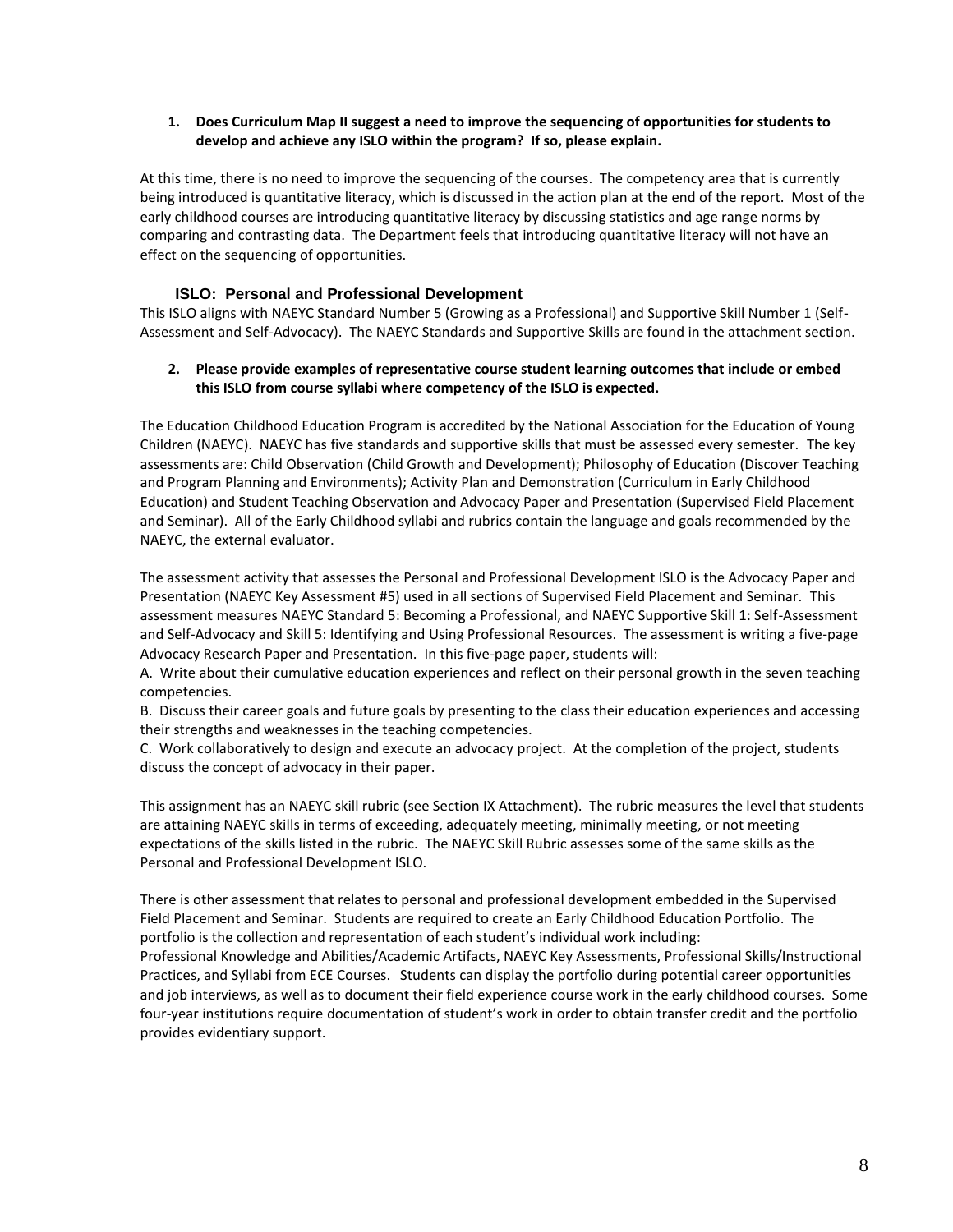- **3. Referring to Curriculum Map II, describe the process by which this Institutional Student Learning Outcome was assessed for Competency. Include in your description:**
- **Which courses contributed evidence of student learning and achievement?**   $\bullet$
- **Which assignments/projects/exams/activities within those courses generated the evidence?**
- **How was a sample selected from the full sets of contributed evidence?**
- **What criteria were used to assess student learning and achievement?**
- **Which faculty members assessed the evidence, and how representative are they of the faculty teaching in the program?**
- $\bullet$ **How you created a block of time to conduct the assessments of student learning**

In order to understand the process of choosing an ISLO competency to assess, it is important to understand the curricular changes that were necessary to attain the NAEYC Accreditation. The process that took place is similar to how the student-learning outcome was chosen for this report.

Middlesex Community College's ECE program has historically provided students with an academically rigorous curriculum that emphasizes both classroom learning and hands-on experience. The department has consistently evaluated its program to ensure that its course work meets the needs of its students and adheres to the mandates of Head Start, the Massachusetts Department of Early Education and Care and the Massachusetts Department of Elementary and Secondary Education as well as the recommendations of the NAEYC. This process resulted in the identification of learning assessments geared to equip students with the skills and knowledge required for the field of education. Learning opportunities were identified in elective courses as well as required courses.

When MCC started making steps towards student learning outcomes, the education department took the opportunity to embrace the to challenge, incorporate, and align student-learning outcomes with the NAEYC Accreditation process. The NAEYC Standards and Supportive Skills align with the Institutional Student Learning Outcomes. The process of evaluating and modifying student-learning opportunities took over two years to complete. All early childhood full-time faculty and adjunct were invited to participate in this process.

First, faculty met and reviewed content in each of the ECE courses to ensure that there was evidence of a correlation between early childhood content and each of the NAEYC standards and supportive skills. This process resulted in a document known to the department as the Core Standards Checklist. The next part of the process was to collect early childhood education syllabi from the faculty to compile a list of current assessments used to evaluate student performance. The faculty assessments were categorized and aligned to the matching NAEYC Standards and Supportive Skills. Then, the early childhood student learning outcomes and assessments were placed into the columns on the Learning Opportunities Chart. This chart demonstrates each NAEYC Standard and Supportive Skill and the measurable student learning outcome in each early childhood education course.

After evaluating syllabi, common elements such as textbooks, course goals, and course objectives were evaluated and a mandatory skeleton syllabi framework was created for every early childhood course. All instructors now use this mandatory skeleton as a template framework for the basis of the course content. This template ensures that students in different sections of a class use the same textbook and have the same student learning outcomes. To ensure academic freedom, instructors can decide how to assess the student learning outcomes. The only exception is if a course has one of the five NAEYC Key Assessments. The courses are: PSY 122-Child Growth and Development; EDU 150- Discover Teaching and EDU 153- Program Planning and Environments; EDU 101- Curriculum in Early Childhood Education and EDU 251- Supervised Field Placement and Seminar.

The Early Childhood Program designed the skill rubric to measure whether or not students were attaining the NAEYC Accreditation Standards and Supportive Skills. Every section of class that has a key assessment has to use the exact description of the key assessment and the exact same skill rubric. By using the exact same description, graded weight and rubric, data can be gathered across each section of a class comparing information, as the saying goes "apples to apples".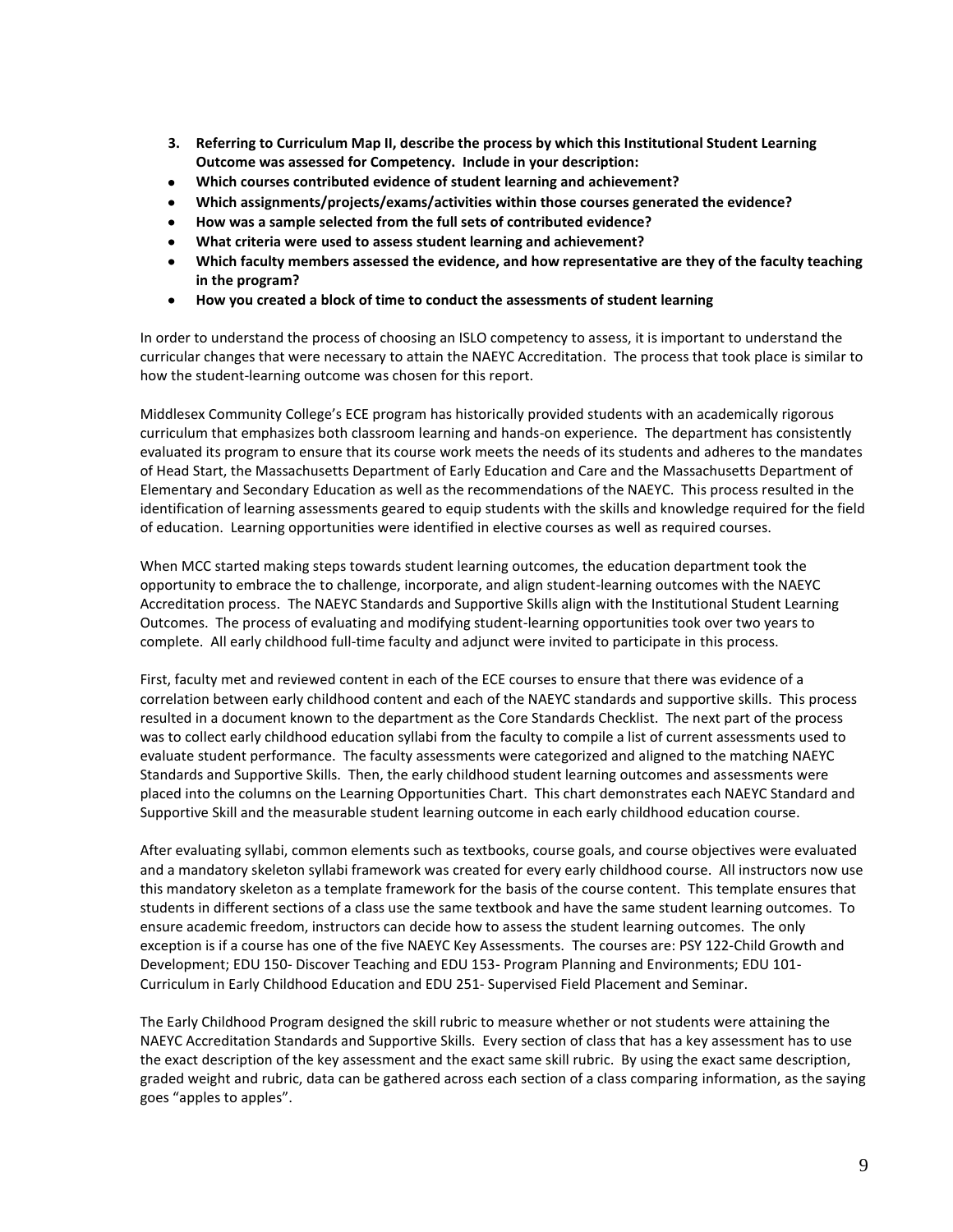A rubric was necessary to assess student learning. After meeting with Elise Martin, it was decided that a skill rubric would meet the needs of the NAEYC Accreditation. Maureen Goulet, an adjunct faculty member who was trained as a NAEYC Peer Reviewer, designed a skill rubric. The rubric was crated then faculty members suggested changes and after agreement, the final rubric was implemented. The rubric is a skill rubric not a grading rubric. Students are judged on whether or not their skill in an assignment exceeds expectations, meet expectations, or do not meet expectations. NAEYC wanted to ensure that Early Childhood Education and Early Childhood Education Transfer student's grades are passing grades, so grades are recorded on the bottom of the rubric.

The rubrics are totaled in each section of a class each semester and turned in Dr. Nancy Tyler-Higgins along with three samples of student's work: one sample of overall exceeds expectations, one sample of meets expectations, and one sample of does not meet expectations. The three samples are turned in at the same time as the skill rubric totals. The totals are added up for every section of a class to see where students need to improve to assure NAEYC that MCC students are attaining the NAEYC Standards and Supportive Skills. Once the scores are totaled, questions are asked- does the assignment need to be changed? Does the rubric need to be changed? Etc. to help make sure MCC students attain the skills that the course requires. Last semester, a self-reflection piece was added to the rubric so that instructors could analyze their classes' data and make changes to their class teaching such as presentation of course material or clarify the explanation of the assignment, etc.

A students' individual learning opportunities assessments are compiled by the student and placed in his/her ECE portfolio, which is assessed in the Supervised Field Placement seminar course at the completion of the Associate's degree course of study. Each year, NAEYC requires an annual update report, which assesses what curricular changes are being made to the program.

The student-learning outcome assessed for this competency is the Advocacy Paper and Presentation. This assessment is used is every section of Supervised Field Placement and Seminar (EDU 251). Instructors are trained to use the exact same description of the assignment in their syllabi. Instructors cannot change or modify the assignment to ensure that each section of the course rubrics can be compared to other sections of the same course. The assessment has a skill rubric used to analyze whether or not students meet, exceed, or do not meet expectations for the assignment.

At the end of the semester, each instructor submitted one sample of meets, exceeds, or does not meet expectations. The instructor names and student names have identifying information removed. The Early Childhood Education team randomly chooses several samples to be identified by a number. At department meeting, the blind samples are re-evaluated, using the NAEYC rubric, to determine where each instructor would score the random sample. After a discussion with team members, the team agrees on the characteristics in each category of what meets, exceeds, or does not meet expectations. This process brings the Early Childhood Department together and takes the "preference" factor out of the rubric equation.

The assessment in this report was chosen for its correlation between the ISLO's and the NAEYC Accreditation Standards and Supportive Skills. The assessment was used in two sections of Supervised Field Placement and Seminar taught by Nancy Higgins (EDU 251 -01) and Maureen Goulet (EDU 251-30). Typically, only two sections of the course are offered each semester. All of the key assessments are going to be realigned according to the 2010 NAEYC Standards and Supportive Skills. The rubric has been changed and the latest version the 2011 skill rubric for key assessment will be available at the Program Review Presentation.

#### **4. What did your program learn about student achievement of this ISLO within your program?**

At the end of each semester student samples and rubric scores were tallied. The data from the skill rubric indicated that the students were not adequately addressing the advocacy component in NAEYC standard five or the supportive skill one. In 2007, it was determined that the assignment needed to be modified to better assess these skills. Starting in spring 2008, the key assessment was changed to an advocacy research paper and presentation. This assignment will better address the perceived weakness in supportive skill one and five. The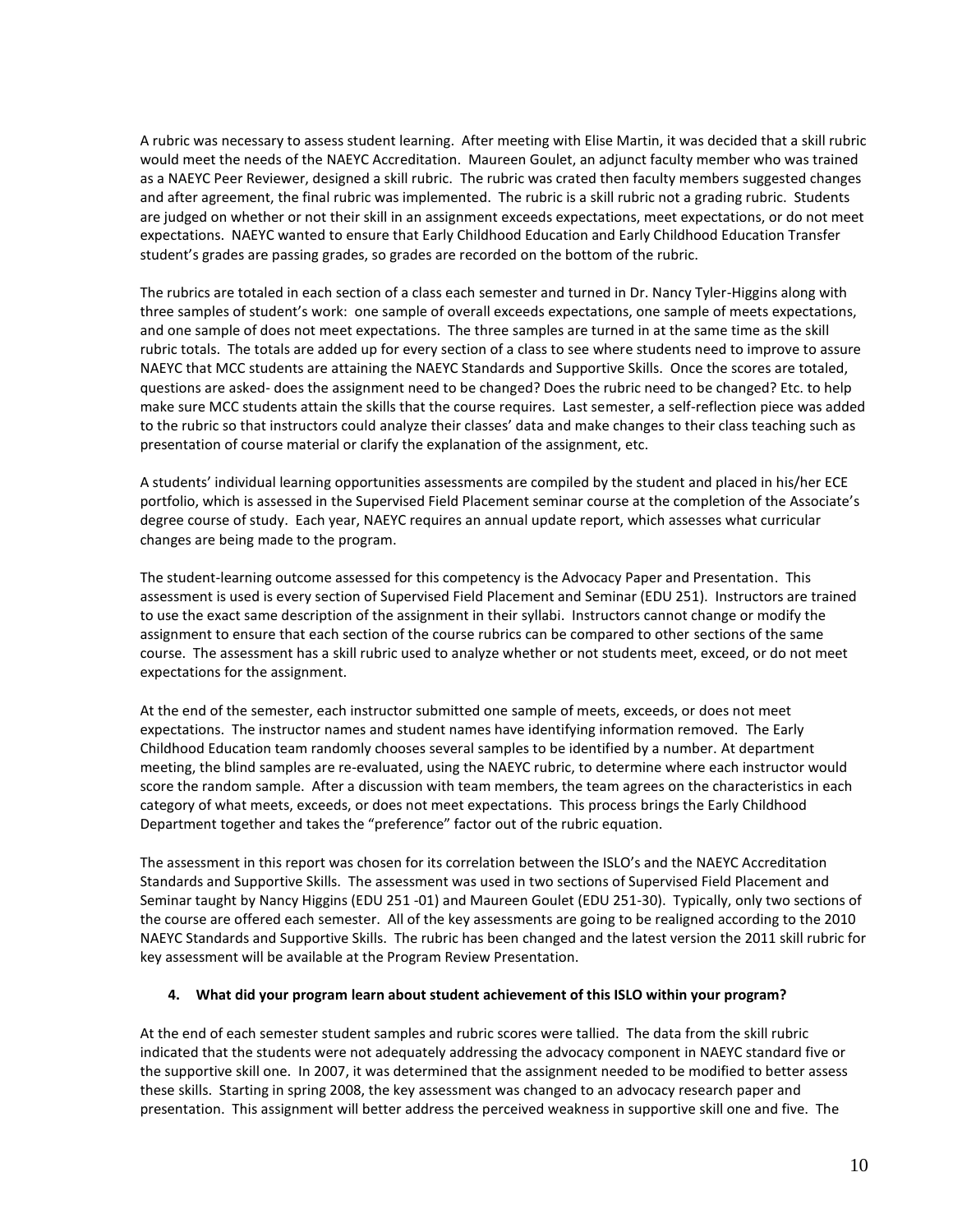changes include removing the reflection component of the values paper and replacing it with presentation questions to ensure that all students respond to the issues raised in the reflection. The values paper was also revised to add a research component. After reviewing the key assessments checklist, program faculty realized that NAEYC supportive skill 5 was missing. Program faculty has determined that this is the best place to assess NAEYC supportive skill 5 and will do so going forward. In 2011, an instructor-reflection piece was added to the rubric. This way, the instructor can analyze and try to find ways to help students improve their understanding of the course content measured by the skill rubric. Criterion 5: Quality of Field Experiences. NAEYC standard 5 requires students to understand and apply the competencies reflected in the NAEYC standards when they are able to observe, implement, and receive constructive feedback in real-life settings. The NAEYC Accreditation Standards and Supportive Skills changed in 2010. (See Section IX Attachment) The key assessments and supportive skills will need to be realigned in 2012-2013 to accommodate the new changes.

#### *5.* **What curricular and/or instructional changes are planned within the program as a result of this assessment work (if any)?**

There are no curricular changes planned as a result of the assessment. There are curricular changes planned for the next accreditation cycle but they are not based on this assessment.

The Early Childhood Department has to renew NAEYC Accreditation for both the Early Child Education Program and Early Childhood Education Transfer Program in 2014. Because changes were made to the NAEYC Standards and Supportive Skills, the ECE Department has to make curricular changes to the ECE program. In 2010, NAEYC Standards were revised, another Standard was added, and Standard 4 was revised. Based on the NAEYC recommendations, the following curricular changes have to be done:

- A. Standard 4 has been separated into two standards, one focused on early childhood methods and the other on early childhood content. This increases the total number of NAEYC standards from five to six. The separation ensures that both pedagogy and content receive focused attention in program reports. Content areas previously listed only in the Supporting Explanation are now fully explained in NAEYC 2010 Standard 5 Key Element A. To accomplish this task, the ECE Mandatory Skeleton has to be revised and renumbered according to the new NAEYC standard numbers. After the Mandatory Skeleton has been revised, the Department has to add another key assessment to assess the new standard. The key assessment will be chosen from a course that is common to both the Early Childhood and Early Childhood Transfer Program. Once the course decision has been made, a description of the key assessment will be designed. The assessment will be used in all sections of that course. Along with the assessment an additional skill rubric has to be designed. After the implementation phase, rubric scores will be tallied and faculty will determine if the skill rubric and the key assessment need refinement and determine if any changes need to be made to the key assessment. At this time, it has not been determined which course will use the new key assessment.
- B. Another NAEYC standard requires that early childhood teacher education programs prepare candidates for a career of work with young children from birth through age 8, in a variety of early education settings. The new standard requires field placements in:
	- At least two different early education settings (elementary/primary schools, child care centers and homes, Head Start agencies) **and**
	- At least two different early childhood age groups (birth-3, 3-5, 5-8).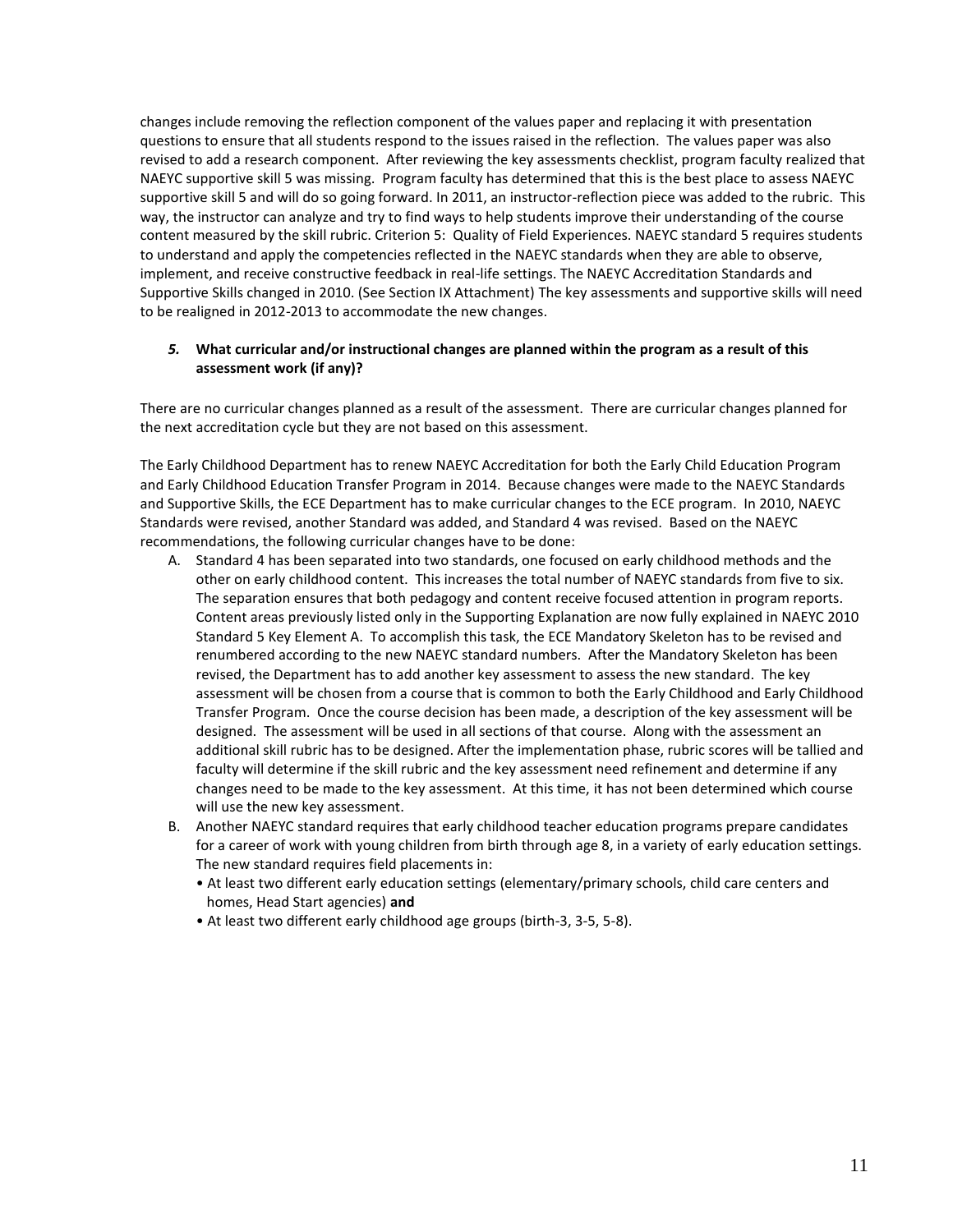#### **Section IV: Instructional Support**

#### **6. Discuss the adequacy of the staffing level in the program to teach and advise students enrolled in the program.**

A full time faculty member with an advanced degree in Early Child hood Education needs to be hired to replace the vacancy left by Donna Gray. The additional faculty member would also ease the amount of early childhood education students being advised by non-education faculty. Students would have the opportunity to be taught by a fulltime faculty with an expertise in early childhood education satisfying the recommendation from NAEYC.

In 2010, there were a total of 475 students: 220 Early Childhood Education students, 108 Early Childhood Transfer students, 41 Early Childhood Certificate students, and 106 Elementary Education students. By comparison, in 2006, there was a total of 416 students: 49 Early Childhood Transfer students, 256 Early Childhood Education students, 24 Early Childhood Certificate students, and 87 Elementary Education students. In 2008, when MCC was being accredited, there were two full-time faculty, Donna Gray and Sandra Regan. NAEYC recommended the importance of one full time faculty holding a graduate degree in Early Childhood Education be given thoughtful attention. In 2009, Donna Gray left the department and was not replaced with another full time faculty member. At this time, with the rising numbers in enrollment, the Education Department and students would benefit.

### 7. **How adequate and appropriate are program facilities and equipment? Please be specific about current deficiencies or projected needs**.

The Lowell campus, at the present time, has the adequate program facilities and equipment for the Early Childhood Department. At the Bedford campus for both day and evening classes primarily Education Department uses the Bedford House Building Room 002. During the summer of 2011, Bedford House Room 002 was updated to include a Smart Board classroom. This technology has greatly improved the ability of the instructors to enhance student learning by being able to show video demonstrations in current trends and best practices in education.

### **8. Describe any professional development needs of program faculty or staff.**

One professional development need of the Early Childhood Department is that faculty should be able to attend the NAEYC conference held in Westford, MA each spring. NAEYC is the accrediting agency and it would be nice to show NAEYC that MCC understands the importance of keeping faculty current in the latest trends in Early Childhood Education. The department would also like to send the faculty to the NAEYC National Conference in November and the NAEYC Leadership Conference in June.

**9. Discuss any new strategies being implemented within your program to support student success. This could include efforts to establish consistent expectations for students, scaffolding learning within sequential courses, inclusion of experiential learning, collaborations with Academic Support Services and/or other support areas, curriculum revision, pedagogical sharing and innovation, etc. Please comment on the availability and adequacy of any support services being utilized.** 

The Early Childhood Education program at MCC has been very active in the Title III Strategies for Success Program. One part time faculty member, Maureen Goulet, has been active in the Title III Strategies for Success Program by participation on various design teams. Curriculum Guides are important to student success because they incorporate the student success skills: Critical Thinking, Collaboration, Communication, Organization, and Self-Assessment. To date, one curriculum guide, Child Growth and Development, has already been designed and implemented. All instructors that teach Child Growth and Development have received a copy of the guide.

Last semester, the Child Growth re-design information was added to the NAEYC Blackboard site. This way, instructors can access the Child Growth and Development redesign success skills information to use in their classes. In the first semester of implementation, an part time faculty member that teaches Child Growth offsite,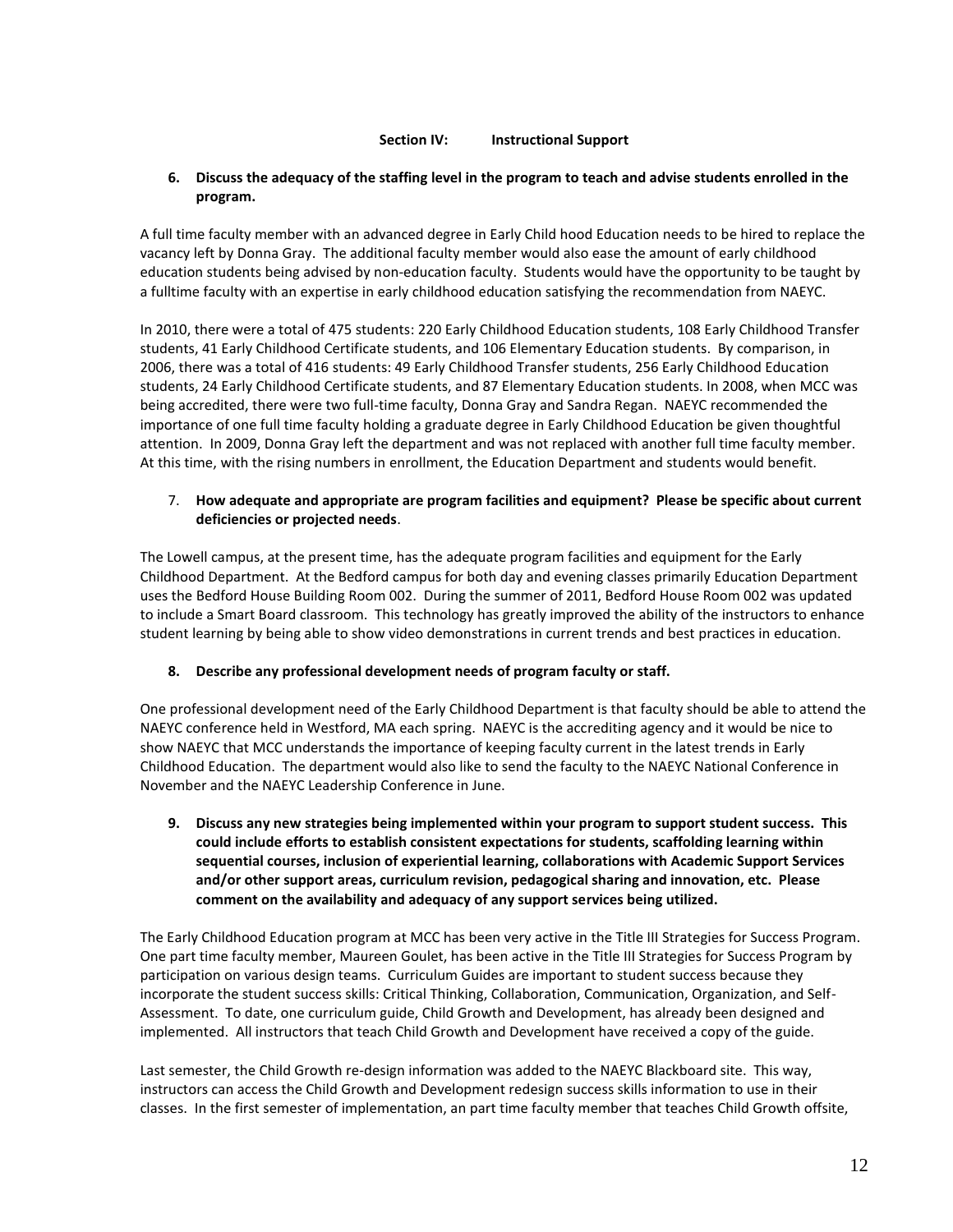personally called Nancy Higgins to thank her for creating unique ways to present the Child Growth content and making the re-design links available online. Other MCC departments have contacted Nancy Higgins about the successful set up and design format, as well as the flow of information from one content area to the next content area.

This spring, two new curriculum guides are being designed for Curriculum in Early Childhood Programs and Introduction to Early Childhood Education. The new Curriculum Guides will be added to the existing NAEYC Blackboard site. Education faculty will have access to this information, in addition to the Child Growth and Development information.

Nancy Curll has been an asset to the Early Childhood Education Program. She was able to set up a NAEYC Accreditation Blackboard site. All of the NAEYC information is contained in that site. Yearly update reports are due to NAEYC. The Blackboard site makes it easier to update faculty on any changes. Instructors can also access any changes in the key assessments descriptions and/or rubrics.

The Education Department has utilized Opening Day with a PowerPoint presentation to inform students about scholarship opportunities, service learning experiences, and possible career choices. The scope and sequence for the Early Childhood Education, Early Childhood Transfer, and Elementary Education programs are discussed at Opening Day. Respective students are given the scope and sequencing of courses before leaving the Opening Day presentation. In fall 2012, the students will be introduced and shown how to use DegreeWorks to analyze their progress at MCC.

Maureen Goulet and Nancy Higgins are creating Developmental Advising Guides in Early Childhood Education and Elementary Education, which will be available the fall 2012.

In 2012, EEC is adding a Quality Information Rating System for Massachusetts Child Care Centers. Child Care Centers in Massachusetts will now have to participate in a rating system type of scale (1 star centers, 2 stars, etc.) to indicate the quality of the Early Childhood Program as well as the staff that work in those centers. The more educational background a teacher possesses, the higher the center QRIS rating. The Early Childhood Education program will have to add the QRIS details in the MCC course catalog to every ECE course description so that students and child care centers will know where the ECE course content fits in the QRIS category.

#### **Section V: Institutional Data**

The Institutional Research Office will provide a significant portion of the data. Your committee is encouraged to request additional relevant information from Institutional Research and to develop and conduct alternative assessments as well. Some examples of assessments that the committee may choose to implement are student focus groups and/or student surveys. Input from relevant internal groups such as Advising, Admissions, and/or connected departments will also be necessary. Please include a copy of the data from Institutional Research and all committee-developed surveys or focus questions in the Appendix of the review.

### **10. Please note important trends, patterns and issues that emerge as you examine data from Institutional Research office, including:**

#### **a. Program Enrollment Data**

The predominant age groups for Early Childhood Education are the typical high school graduates going to college – are between 18-21 year olds, followed by students in the combined age groups of 25 to 49 year olds in the . Students in the 25- 49-year-old age range are students that were not employed in the education field but now want to work in childcare centers as a second career. The Early Childhood Education Transfer students are predominately was 18 to 24 year olds. The Elementary Education Transfer students are ages 18 to 24. The predominate age group for elementary education may switch in the past years but it is still within the 18 to 24 year old age group. Below are the enrollments by age groups.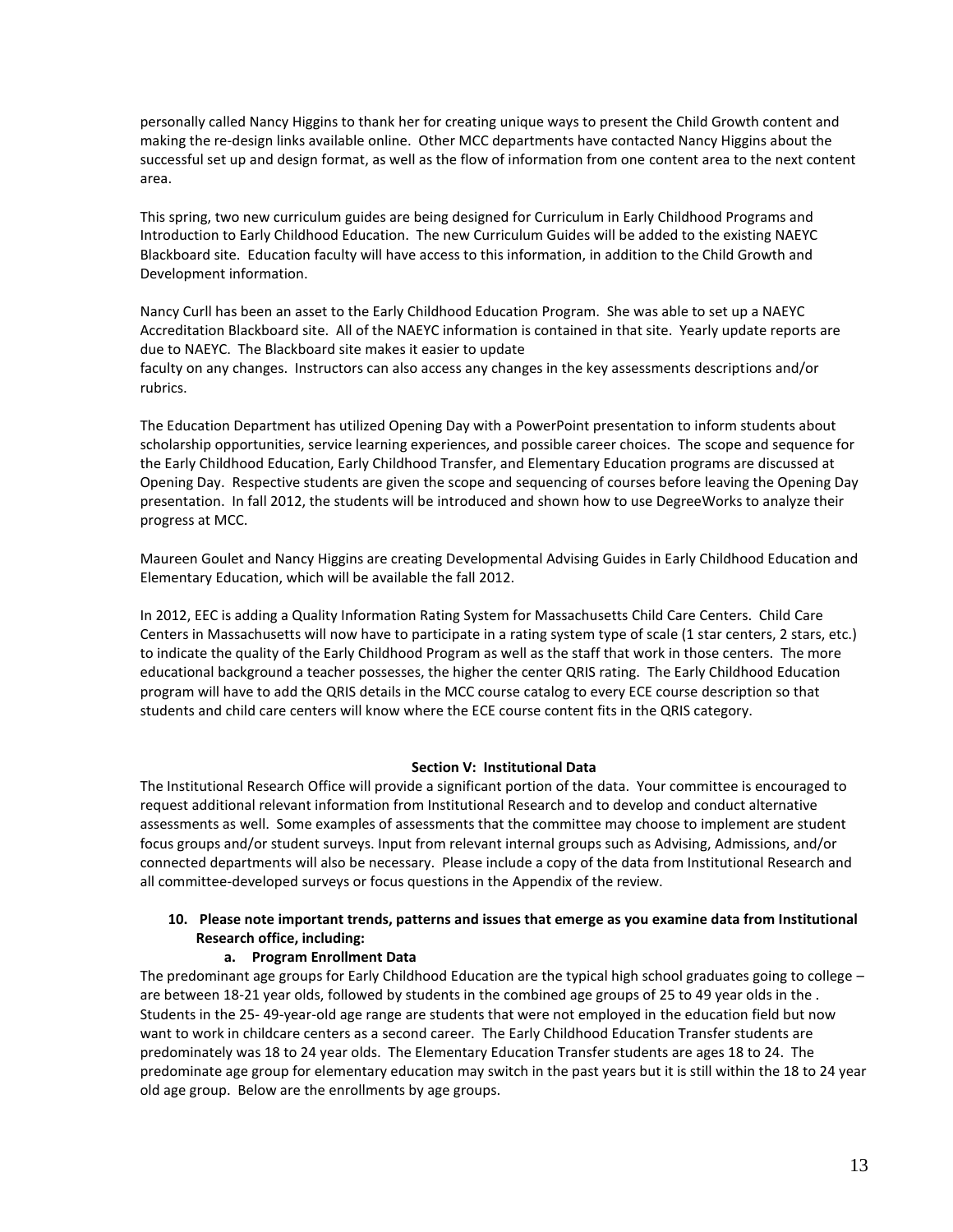|                             | 18-19 | $20 - 21$ | $22 - 24$ | $25-29$ | 30-39 | 40-49 | 50-59 |
|-----------------------------|-------|-----------|-----------|---------|-------|-------|-------|
| <b>ECE Degree</b>           | 19%   | 16%       | 12%       | 13%     | 13%   | 19%   | 5%    |
| <b>ECE Transfer</b>         | 30%   | 42%       | 12%       | 5%      | 5%    | 2%    | 3%    |
| <b>Elementary Education</b> | 26%   | 34%       | 20%       | 7%      | 6%    | 3%    | 3%    |
| <b>ECE Certificate</b>      | 10%   | 12%       | 12%       | 10%     | 24%   | 27%   | 5%    |
| All College                 | 26%   | 22%       | 16%       | 12%     | 10%   | 6%    | 3%    |

#### **b. Reading, Writing and Math Placement Data**

**Math Placement Scores**- The math placement scores cannot be compared due to the new RAMP Up Math Program. Students take the math placement test and if they place into developmental math have to start at MAT001 regardless of placement test level. The old placement test results would indicate whether a student should be placed into Fundamentals of Math, Algebra I or Algebra II. It would be interesting to see how fast or slow the Early Childhood, Early Childhood Transfer, and Elementary Education Transfer complete the 12 modules.

|                             | <b>MAT 060</b> | <b>MAT 065</b> | MAT 070 | <b>MAT 080</b> | <b>MAT 100</b> | <b>MAT 189</b> |
|-----------------------------|----------------|----------------|---------|----------------|----------------|----------------|
| ECE Degree                  | 33.3%          | 11.5%          | 19.2%   | 19.2%          | 6.4%           | 0.0%           |
| <b>ECE Transfer</b>         | 21.7%          | 26.1%          | 13.0%   | 13.4%          | 4.3%           | 0.0%           |
| <b>Elementary Education</b> | 28.6%          | 14.3%          | 14.3%   | 14.3%          | 11.4%          | 5.7%           |
| <b>ECE Certificate</b>      | 28.6%          | 7.1%           | 21.4%   | 21.4%          | 14.3%          | 0.0%           |
| All College                 | 21.3%          | 11.0%          | 15.3%   | 27.7%          | 12.2%          | 3.0%           |

**Writing Placement Scores-** The Early Childhood Education students, Early Childhood Transfer students and Elementary Education students place into Basic Writing or English Composition.English placement scores show a fairly equal distribution of students.

|                             | English Fundamentals | <b>Basic Writing</b> | <b>English Composition</b> |
|-----------------------------|----------------------|----------------------|----------------------------|
| <b>ECE Degree</b>           | 6.8%                 | 49.3%                | 43.8%                      |
| <b>ECE Transfer</b>         | 0.0%                 | 50.0%                | 50.0%                      |
| <b>Elementary Education</b> | 6.3%                 | 40.6%                | 53.1%                      |
| <b>ECE Certificate</b>      | 0.0%                 | 46.7%                | 53.3%                      |
| All College                 | 4.2%                 | 41.6%                | 53.8%                      |

**Reading Placement Scores**- Elementary Education students tend to place into *No Reading Required*. Most elementary education students cannot afford the tuition at the four-year institutions. They come to MCC to complete the transfer compact then get the 33% reduction in tuition costs when they transfer to a four-year institution with a GPA above 3.0. Approximately half of the Early Childhood Education and Early Childhood Education Transfer place into no reading. The possible reasons for the reading levels recommended are that early childhood and early childhood speak another language or are transferring from a foreign college. Many of the students in the Teacher Education and Preparation Grant place into ELL courses as well as reading courses. EEC is encouraging Hispanic childcare providers to start taking early childhood classes in reading and writing so they can take Child Growth and Development.

|                             | <b>Required Reading</b> | <b>Recommended Reading</b> | No Reading |
|-----------------------------|-------------------------|----------------------------|------------|
| <b>ECE Degree</b>           | 24.1%                   | 21.5%                      | 54.4%      |
| <b>ECE Transfer</b>         | 13.6%                   | 18.2%                      | 68.2%      |
| <b>Elementary Education</b> | 6.1%                    | 21.2%                      | 72.7%      |
| <b>ECE Certificate</b>      | 20.0%                   | 13.3%                      | 66.7%      |
| All College                 | 16.6%                   | 17.2%                      | 66.2%      |

#### **c. Demographic Data**

The Bedford campus is the primary campus used by the education students. The science courses and math courses are more conducive to the education student's schedule and more courses are offered in the Bedford campus.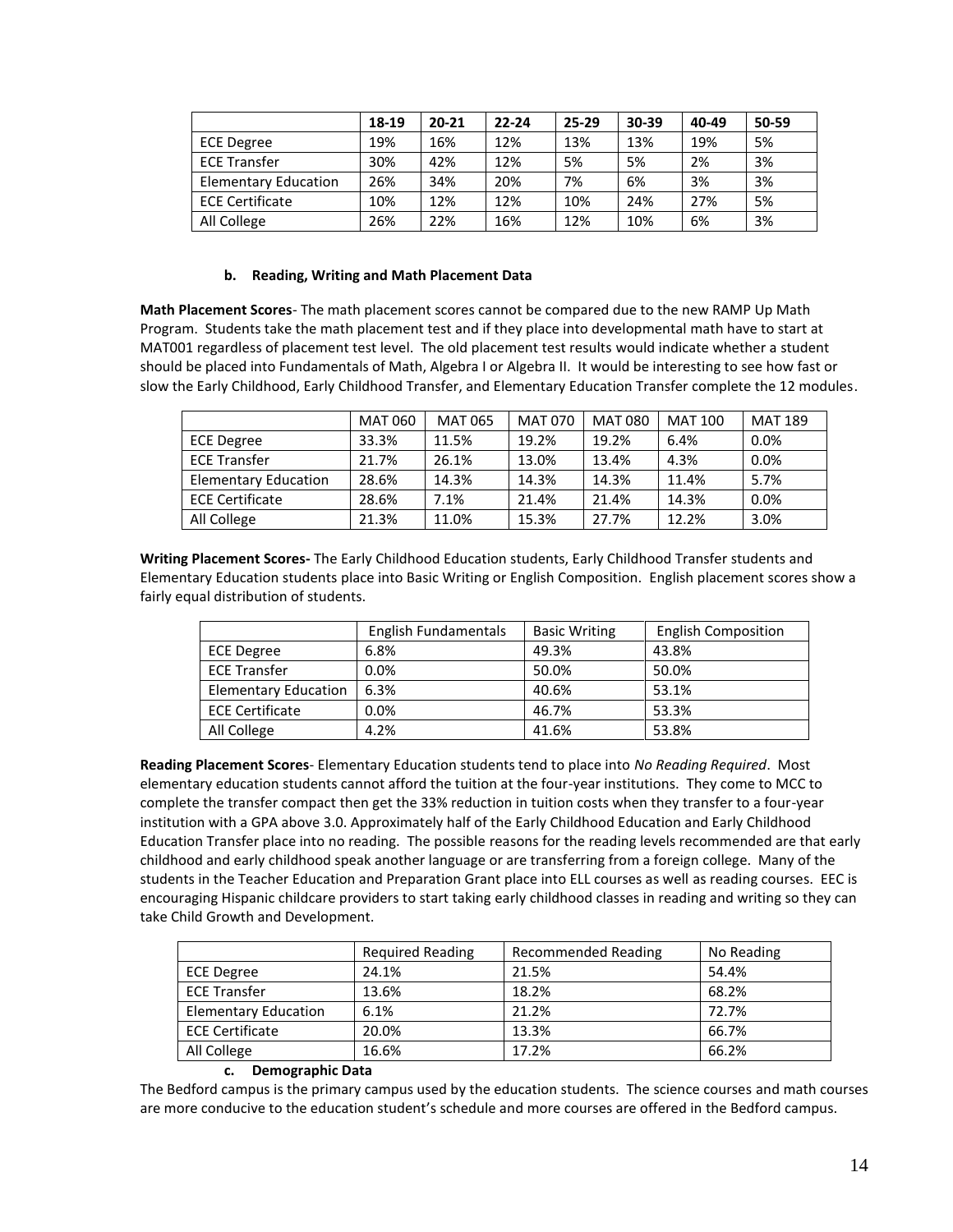Developmental Disabilities, Child Growth and Development, and Multicultural Communication are not in the data numbers because the course numbers do not start with EDU.

Gender - For Early Childhood and Early Childhood Transfer statistics reveal that over 95% of the students are female, which is approximately the female to male ratio in the education field. The Elementary Education Transfer has a higher proportion of males. The possible reasons for this inequity is that men who are interested in education tend to choose to work with older children and therefore do not choose to enter early childhood programs.

Race and Ethnicity- The racial composition of Early Childhood, Education Transfer and students was as follows: predominately non-Hispanic white, followed by Hispanic white, Asian or Pacific Islander, and non-Hispanic Black.

|                             | non-Hispanic white | Hispanic white | Asian or Pacific Islander | non-Hispanic Black |
|-----------------------------|--------------------|----------------|---------------------------|--------------------|
| EC Degree                   | 74.5%              | 16.4%          | 6.4%                      | 1.8%               |
| <b>ECE Transfer</b>         | 80.6%              | 11.1%          | 0.9%                      | 4.6%               |
| <b>Elementary Education</b> | 73.1%              | 9.4%           | 8.5%                      | 3.5%               |
| <b>ECE Certificate</b>      | 85.4%              | 7.3%           | 2.4%                      | 2.4%               |
| All College                 | 66.4%              | 13.3%          | 10.8%                     | 6.5%               |

#### **d. Enrollment Status Data**

Evening and weekend enrollments of education students are high, which is likely because most students are employed full-time in early care settings during the day. Evening students, with the support of the Massachusetts Teacher Education Scholarship and the R3P Grant, also take evening classes. An increasing number of students register for both day and evening and/or weekend courses. The mixing of day, evening, and weekend courses is becoming a more popular option for students because of work and family commitments. The Elementary students are primarily day students with only 14.2 % taking evening courses.

| <b>ENROLLMENT</b>           | Day   | Evening | Combination |
|-----------------------------|-------|---------|-------------|
| <b>ECE Degree</b>           | 27.3% | 37.7%   | 35.0%       |
| <b>ECE Transfer</b>         | 35.2% | 15.7%   | 41.9%       |
| <b>Elementary Education</b> | 39.6% | 14.2%   | 46.2%       |
| <b>ECE Certificate</b>      | 19.5% | 48.8%   | 31.7%       |
| All College                 | 51.4% | 18.7%   | 30.0%       |

| <b>CAMPUS</b>               | <b>Bedford</b> | Lowell | Combination |
|-----------------------------|----------------|--------|-------------|
| <b>ECE Degree</b>           | 45.0%          | 35.9%  | 19.1%       |
| <b>ECE Transfer</b>         | 43.5%          | 29.6%  | 26.9%       |
| <b>Elementary Education</b> | 53.8%          | 22.6%  | 23.6%       |
| <b>ECE Certificate</b>      | 39.0%          | 39.0%  | 22.0%       |
| All College                 | 35.9%          | 36.1%  | 28.0%       |

#### **e. Course Completion Data (by method of course offering)**

Early Childhood Education, Early Childhood Transfer, and Elementary Education Transfer students have a slightly higher percentage (81.55) of completion rate than the 75.4% college population. Early Childhood Degree, Early Childhood Transfer, and Elementary Education Transfer students have a slightly higher withdrawal rate and lower than average failed course rate. When examining the data from the reports, it is unknown whether or not the education courses that do not start with EDU are reflected in the numbers. Courses such as Developmental Disabilities (PSY 123), Multicultural Communication (SOC 118) and Child Growth and Development (PSY 122) are included in the course completion numbers. The course completion rate for Elements of Math I and II (MAT 130 & 131) is low but education majors tend to struggle with advanced math concepts and quantitative literacy. Algebra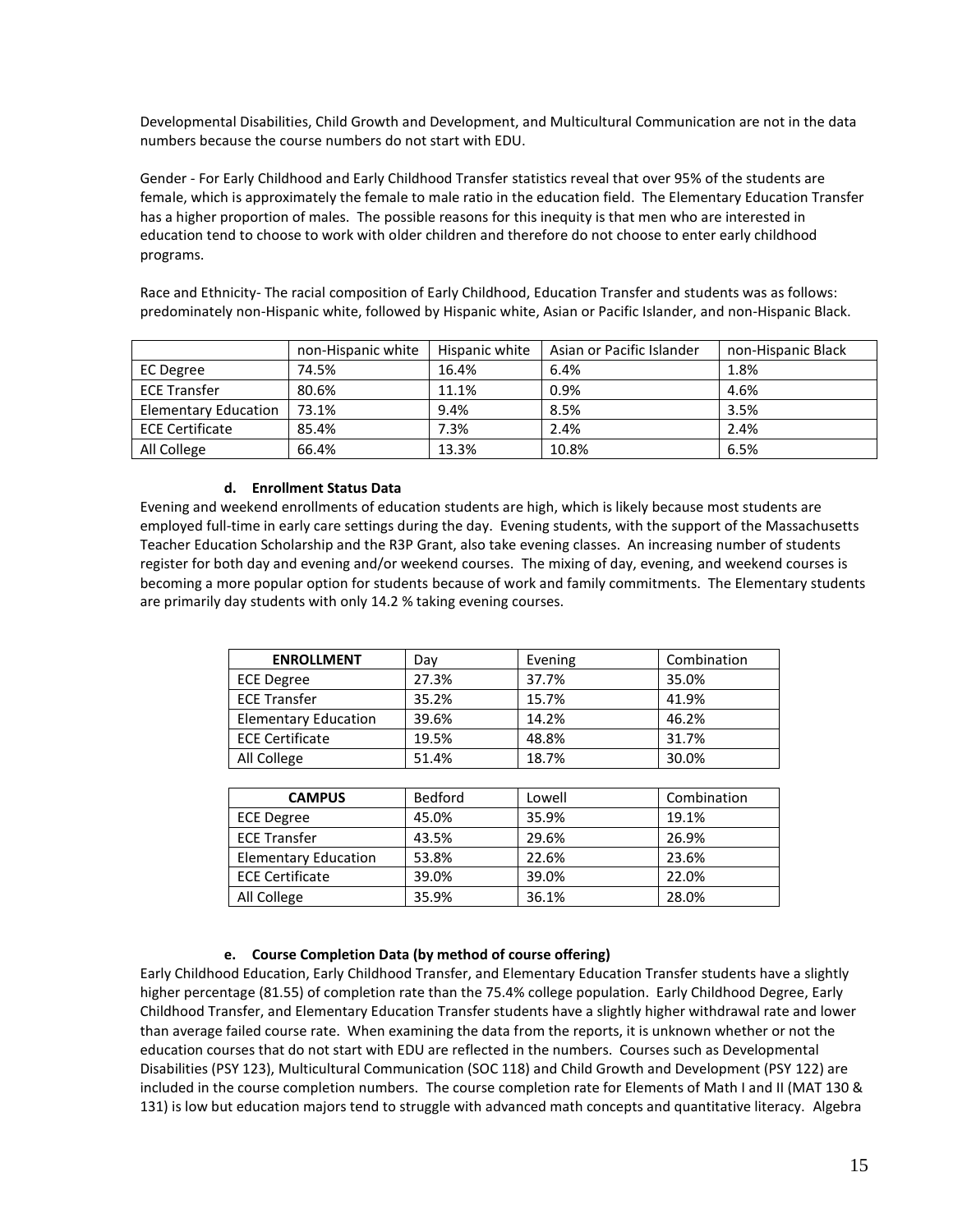II is a pre-requisite for Elements of Math, which many students find difficult. Students having trouble in Elements Math I withdraw from the class. Students have found that they can switch majors from Early Childhood Transfer to Early Childhood and use Algebra II to graduate. The Early Childhood Department is going to add more focus on quantitative literacy to assist students' uneasiness with math related topics, which will require cooperation with the mathematics department.

#### **f. Academic Progress Data**

Early Childhood and Elementary Education students are performing as well as the college overall average. The average GPA of education graduates has been consistently over 3.36 as compared with the college's 3.18 graduation. GPA for all certificate and degree programs (2001) in 2010 is 3.50. Grade distribution figures in all ECE courses indicate a majority of students consistently perform within the A to B range. Overwhelmingly, the majority of ECE students are in good academic standing.

#### **g. Retention Data**

The retention data is not available. The Department of Early Education and Care only requires the completion of a single course, Child Growth and Development and nine months of experience for teacher certification in day care environments. Therefore, significant numbers of individuals enroll in a single course without the intention of pursing additional certification or degree status. Other students enter with previous college education, a high amount of transfer credits, and only need to complete the four required ECE courses to meet Early Education and Care Lead Teacher certification. It is anticipated that retention will improve because QRIS, EEC Standards, and Head Start Standards will require teachers with degrees in early childhood education.

#### **h. Transfer Data**

ECE graduates tend to transfer to bachelor degree programs. This percentage reflects the fact that the ECE program has become a suitable option for students preparing for transfer to early childhood teacher programs at four-year institutions. The newly implemented transfer agreement with Salem State College will further facilitate the ease of transfer for students. The ECE program graduates are not successfully tracked because students do not respond to the requests by Enrollment Services. Many of the Early Childhood Transfer and Elementary Transfer students utilize the Transfer Compact agreements between Salem State University, and Fitchburg State University. It would be helpful to know from four-year institutions if MCC students are enrolled.

#### **11. Please comment on significant information that emerges from the Student Transfer and Employment Follow-up data from Institutional Research Office and/or your Program/Department Records.**

The ECE program graduates are not successfully tracked because students do not respond to the requests by Enrollment Services. Many of the Early Childhood Transfer and Elementary Transfer students utilize the Transfer Compact agreements between Salem State University, and Fitchburg State University. It would be helpful to know from four-year institutions if MCC students are enrolled.

For the NAEYC Accreditation report, students were asked to fill out a survey at graduation. The NAEYC Accreditation Report noted on page 12, continue to explore the idea of doing an alumni survey related to program feedback, which could provide invaluable insight into program improvement. Sometimes information is gathered by the early childhood faculty when they are told by students that they have been hired full-time at their student teaching placement before graduation. ECE students sometimes return to MCC after graduation to take additional early childhood classes to receive director certification.

- **12. Please identify labor/market trends that may impact current and future graduates of this program, based on input from advisory boards, focus group meetings with recent graduates, and national and regional data. Some possible sources for such data include:**
- $\bullet$ [http://online.onetcenter.org](http://online.onetcenter.org/) (use "Find Occupations")
- <http://lmi2.detma.org/lmi/FPlmiforms1.asp>  $\bullet$

The Commonwealth of Massachusetts Employment Projections Report 2006-2016 projects a continued heavy demand for qualified early childhood professionals. The numbers are expected to increase (through the year 2016) by 21.6% for early childhood educators, 12.2% for elementary and special needs educators. This growth is due to increasing public school students K-12.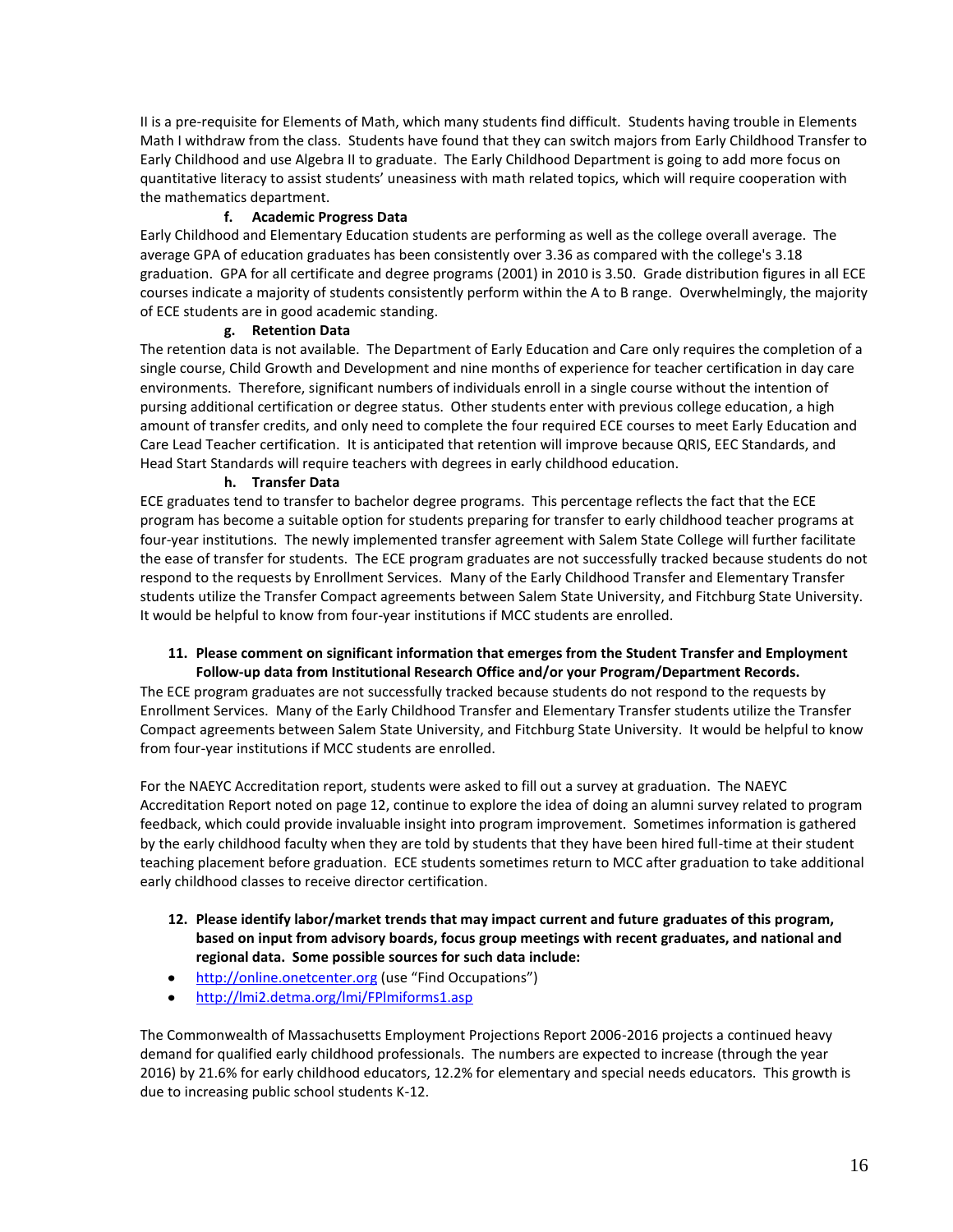Another factor in the increase of demand for students is due to the Massachusetts Department of Early Education and Care requiring individuals in center based programs have an associates, bachelors, or masters degree to meet QRIS. The QRIS is a higher level standing for quality care and education programs. In addition, new Head Start regulations require teachers to possess a bachelor degree by 2014. With these conditions in place, the forecast remains favorable for continued growth in enrollments in MCC's early childhood program.

The Education Advisory Board meets each spring to assess the demands and requirements for qualified early childhood professionals. The Board includes students, faculty (ex officio), staff, community partners, and early education and care professionals. The Board is a vital resource and plays an important role in the program's planning process. With advisory board, faculty, and other stakeholder involvement, the program is able to establish strategic objectives that address student and stakeholder needs and enhance program quality.

### **13. Please summarize findings from student surveys, student focus groups, and/or other types of surveys and focus groups the Committee chose to undertake.**

Students do not participate in any formal surveys other than the surveys conducted for NAEYC. Students participate in the program development through the Advisory Board and evaluation process on their evaluation of courses, i.e. faculty, field experiences, and the program itself. During advising, students are asked to share any concerns or issues with their advisor. During practicum and service learning experiences, students are encouraged to provide information on what is working, as well as what is not working both in the program and at their placements as part of their reflection assignments. The newly developed rubrics, mandated assignments, and skeleton syllabi have strengthened and enhanced the desired student learning outcomes and provide faculty with information regarding student learning styles and other important issues.

#### **Section VI: Program Analysis**

### *External Perspectives:*

#### **14. Based on a review of other college catalogs, list the colleges in our general area that have similar programs and comment on significant differences from the ones we currently offer that bear further exploration.**

Middlesex Community College is part of the Massachusetts Transfer Compact with Northern Essex Community College, North Shore Community College, Massachusetts Bay Community College, Cape Cod Community, and Quinsigamond Community College, Greenfield Community College, Massasoit Community Colleges. Looking at the course catalog offerings at the other community colleges, MCC is offering comparable courses.

MCC, Cape Cod, and Mass Bay Community College are the only colleges with both early childhood and early childhood transfer programs accredited by NAEYC. All of the MA Community Colleges have similar programs of study. The major differences of three community colleges, Mass Bay, Quinsigamond, and North Shore are that they offer specialized certificate programs.

- i. Mass Bay, which has a Infant Toddler Certificate.
- ii. Quinsigamond, which has a Leadership Certificate and School Age Certificate.
- iii. North Shore, which has an Infant Toddler Certificate.

The education courses and general education courses are similar and offer Elements of Math I and II, Integrated Science I and II. MCC offers only one certificate, whereas the other college have no certificate options.

At this time, it has been determined that our current community population does not indicate a need for these certificate programs. At a later point, the Leadership Certificate needs further exploration.

Colleges in our geographical area are:<http://www.necc.mass.edu/> : http://www.northshore.edu/: <http://www.massbay.edu/> :<http://www.qcc.edu/>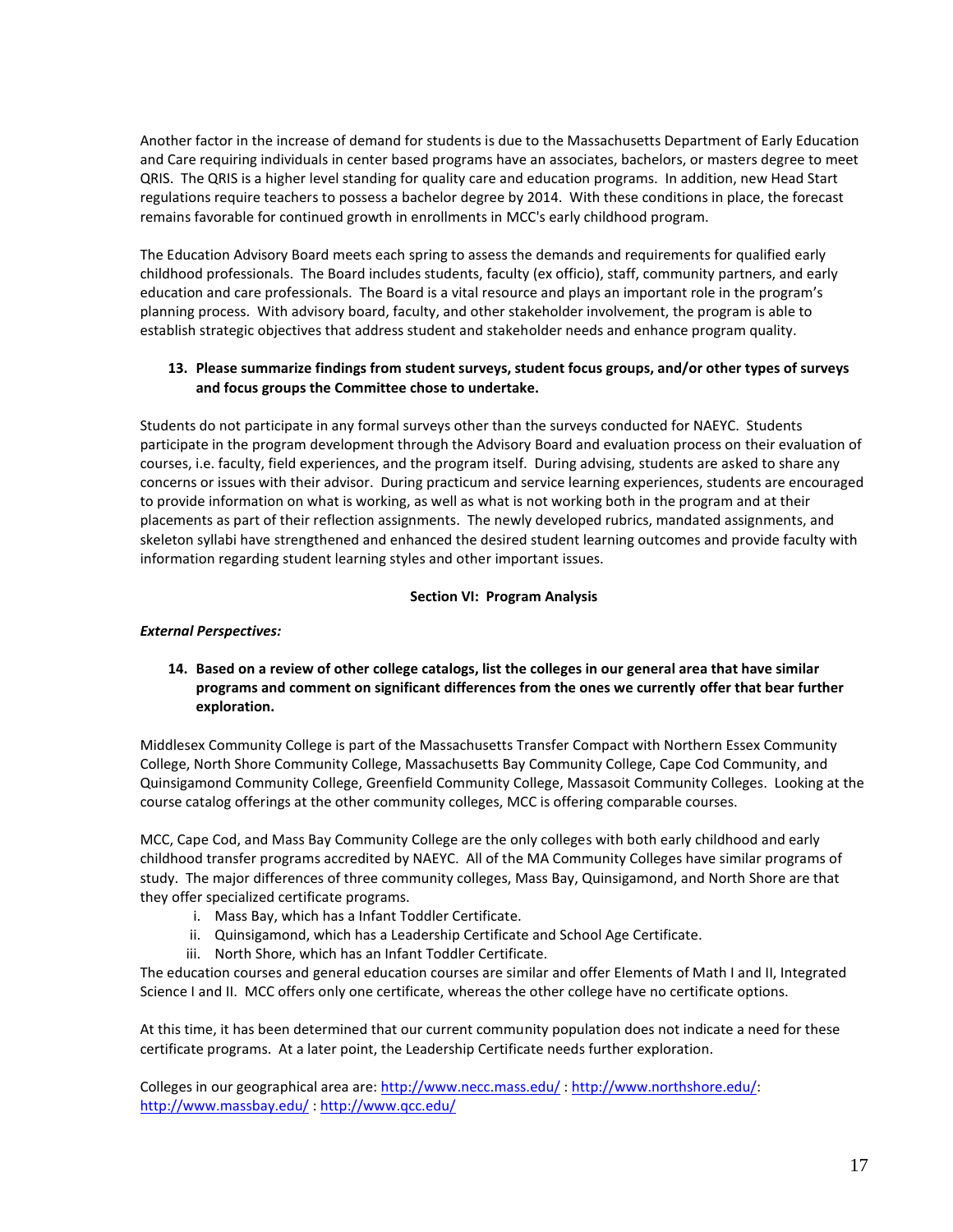15. Based upon either the committee's knowledge of or research on institutions beyond our geographical area that have exemplary programs or are known for their 'best practices,' comment on significant similarities or differences at MCC and identify areas that bear further exploration.

There are two community colleges beyond MCC geographical area that were researched- Asnuntuck Community College in Connecticut [\(http://www.acc.commnet.edu/\)](http://www.acc.commnet.edu/) and Community College of Baltimore County in Maryland [\(http://www.ccbcmd.edu/](http://www.ccbcmd.edu/) . Both colleges are NAEYC Accredited and offer similar education course offerings.

Asnuntuck offers A.S. in Early Childhood Education, Administration in ECE Certificate (30 credits), Early Childhood Education Certificate, and CDA Certificate. Graduation credits are between 61-67 credits but the total graduation credits are dependent on program chosen.

The Community College of Baltimore County offers several education degrees and certificates. CCBC teacher education is a "Pathway to Teaching". "The Pathway to Teaching" is organized and provides a variety of options for students. It is clear and understandable. CCBC has a career option and a transfer option for licensure. The degreed programs offered by CCBC are: Early Childhood Education Development, Elementary Education, Secondary Education, and Special Education. The Elementary Education, Secondary Education, and Special Education are transfer degree programs. The pathway is clear. The Center for Careers in Teaching, which is part of the Education Department, needs redefining to reflect the clarity of our teacher education programs. The Pathways to Teaching offered at CCBC is a model of which our Education Department could easily develop. The Center for Careers in Teaching is not as effective as it could be and needs further exploration as to how to best utilize the resources and career pathways in teaching. The Center for Careers in Teaching would provide students with a clearer understanding of the various teaching opportunities.

MCC offers an Early Childhood Transfer, Early Childhood Education, Early Childhood Education Certificate, Elementary Education, and a course in Administration. In Massachusetts, students take the Administration course after becoming lead teacher certified (completing four education courses with 36 months experience). To become Director I and Director II certified, two courses and years of experience in the field are required. MCC ECE offers one course for Director Certification. The course for Director I is the Administration in Early Childhood Education Course.

A course that will benefit a Director II Certification is Leadership in Early Childhood Education. It is designed and needs approval by the Curriculum Committee. Offering a Certificate in Child Care Administration would not be difficult to design and implement but needs further exploration. The course work would include how to be an effective supervisor, design a budget based on enrollment, staffing and leadership skills, etc. A certificate in Administration would benefit teachers with the tools to become effective directors of programs because many teachers have degrees in other areas not education. A certificate in Child Care Administration should be explored especially with the new EEC Standards and QRIS Rating Scale.

### **16. Describe any changes in the program's offerings that are suggested by national and regional career forecast data and trends.**

NAEYC is now emphasizing *diversity* when working in the early childhood education field. In the 2010 Revised NAEYC Standards and Supportive Skills, an emphasis is placed on diversity and inclusion. MCC has already satisfied the requirement that students take a course in special education. MCC requires that Early Childhood Education students take a course in Multicultural Communications but it does not require Early Childhood Education students to take a course in Multiculturalism. Therefore, the ECE Department has to add Multicultural course(s) to the ECE program sheet and determine what course can be modified to accommodate the change.

**17. How have external parties such as advisory groups, alumni, practicum/intern supervisors, corporations/agencies, professional groups, outside licensure/accrediting bodies, etc. impacted decision-making in your program?**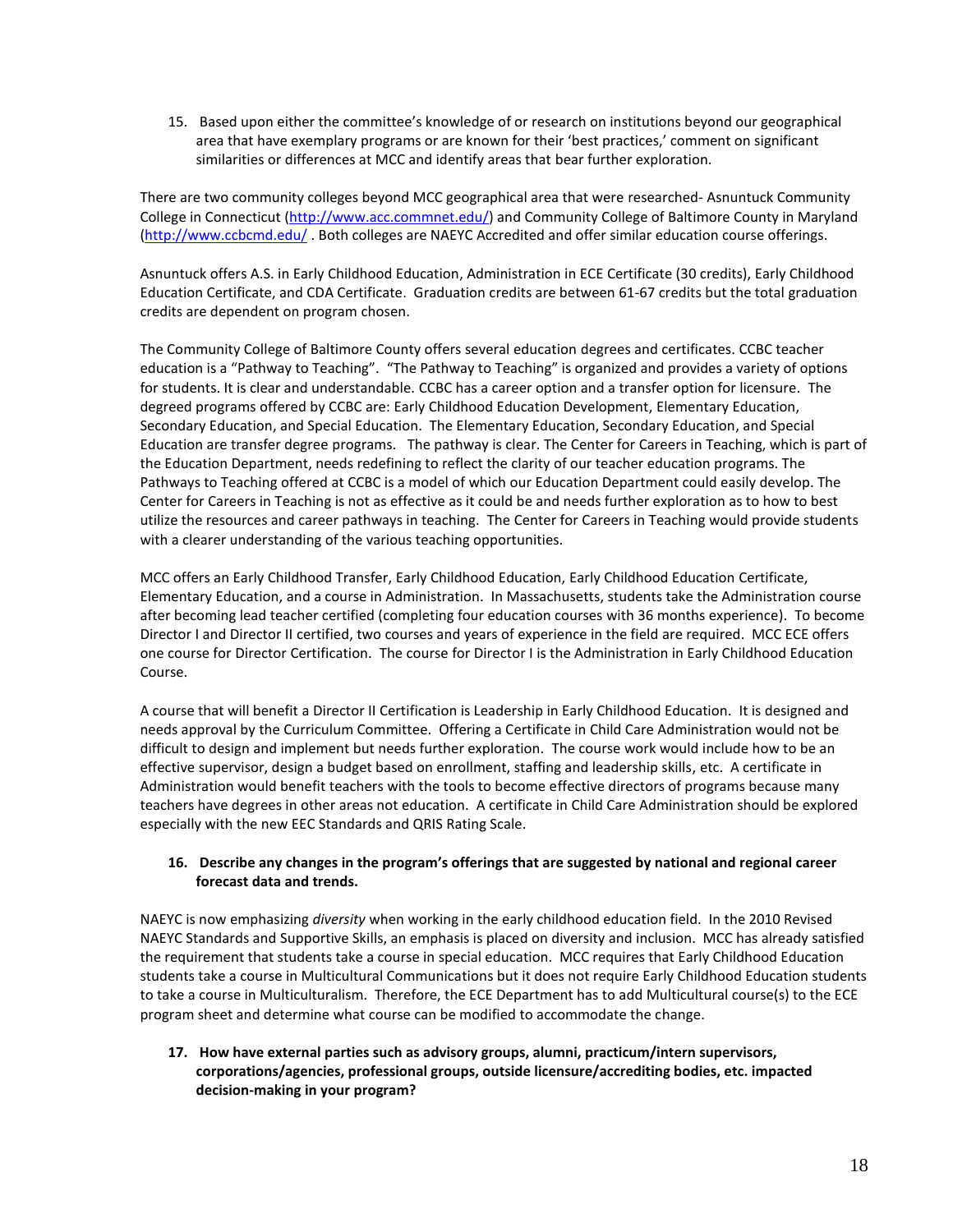The Department of Early Childhood Education and Care (EEC) is the agency that has impacted the decision making process. EEC is constantly changing the requirements of MA Early Childhood Teachers to improve the quality of care in early childhood education centers. Any community agency involved in the training of teachers is expected to expand the knowledge base of teachers, such as implementing the state's curriculum frameworks and early childhood program standards. When the state required this change, MCC responded to the need of implementing the standards by training the full-time and adjunct faculty on how to use the standards and frameworks then adding the standards to the Curriculum and Supervised Field Placement as written class assignments.

The National Association for the Education of Young Children has impacted the decision making process. NAEYC updates their standards and supportive skills based on best practices in education. Because MCC is accredited by NAEYC, MCC has to meet or exceed the required recommendations of the accrediting body.

The ECE Department's Advisory Board, comprised of faculty members, administrators, students, and community/agency partners, meet regularly to discuss community needs, evaluate program quality, and respond to challenges and trends that necessitate new educational and professional programming.

Currently, the DESE (Department of Elementary and Secondary Education) is updating the Massachusetts Curriculum Frameworks to begin experiences in children younger than kindergarten age. Maureen Goulet and Nancy Higgins have attended state meetings updating the English Language Arts and Mathematics Frameworks, which will now be called Common Core Standards. Nancy Higgins is a Train the Trainer for the Massachusetts Curriculum Frameworks.

In 2014, teachers working in MA EEC licensed childcare centers will be required to have a Bachelor's degree. The present requirement requires classroom teachers to have an Associate's degree. MCC offers an Early Childhood Education Transfer Program, which allows students the ability to take courses at MCC then transfer to a four-year college to complete their Bachelor's degree with minimum course credit loss.

The Building Careers Grant has been redesigned and is now called the Regional Three Professional Development Grant (RP3 Grant), which is a sub contractual agreement with North Shore Community College. EEC wants to ensure that teachers are working towards degree completion programs and taking college level courses. Child Care staff that are currently working in MA childcare centers are qualified to take courses at MCC to complete their Early Childhood Associate's Degree. Maureen Goulet administers the Teacher Education and Preparation Grant for MCC. Students in the RP3 Grant receive advising, mentoring, and coaching to assist them in completing their college requirements. Maureen consults with the centers about recruiting students for the grant courses, as well as recruiting for the CDA modules. The grant also covers advising for the students receiving the Early Education Scholarship funds. The college received ARRA funds as part of the RP3 Grant. The money was used to create and develop a Child Development Associate (CDA) course, which ran as a non-credit course through the Business and Industry Division. Students had to take the course then submit required documents to the National CDA Council for certification. The CDA certification is required for staff working in federally funded Head-Start programs and some early childhood education centers. In the future, CDA certification in combination with English Composition and four ECE classes will provide life experience for students working in the field, as credit will be given for the Supervised Field Placement and Seminar.

In summation, the Early Childhood Department at MCC is a vibrant, active participant in the life of its community and works to respond to changes in the field with an overarching goal to advancing the early childhood field.

#### **18. How have connections and collaborations between your program and other departments, programs, and areas at the college impacted your decision-making in your program?**

For the past two years, Nancy Higgins and Maureen Goulet from the Education Department, along with Louise Marie Nolan, Susanne Sousa and Jessie Klein from the Science Department have worked in conjunction with the Museum of Science- National Science Foundation BEST Grant to incorporate the Engineering is Elementary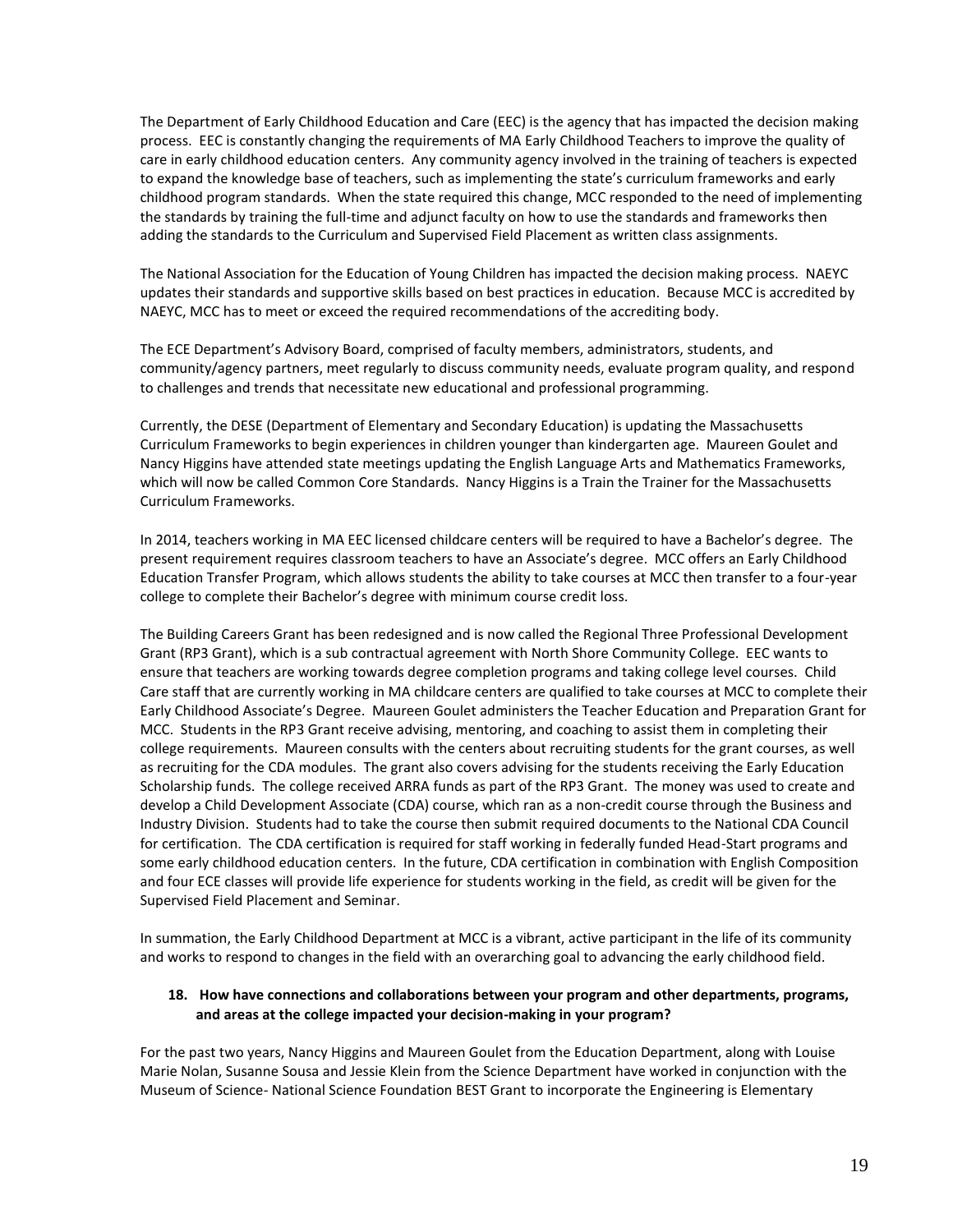concepts into Integrated Science I and II and Supervised Field Placement and Seminar. MCC hosted an Engineering is Elementary Seminar in November 2011.

Nancy Higgins and Maureen Goulet participated in the Math across the Curriculum with the Mathematics Department. Maureen Goulet has been working with the Student Success Program. She was on the Advising Design Team and the Early Alert Design Team.

The partnership with external organizations affect the number of students in the EDU class offerings by encouraging students to become more qualified for their jobs by going back to school and completing their degree. Courses were offered on campus, as well as off campus through MCC's Business and Industry Division. The off campus courses are paid for by the community stakeholders so they get to decide what courses are needed by the community. As an example, Community Teamwork wanted to have their employees Infant Toddler certified, so they paid the Business and Industry to run the Infant Toddler course in their building. A directors' leadership course was requested by EEC, developed and paid for by the Building Careers Grant. EEC wanted MCC to use part of the funding to develop a leadership course. Twenty-five directors enrolled and successfully completed the course. As a result of the success of this grant, ECE faculty and community partners have presented at statewide business and community grant meetings to teach others how to create and implement career ladders.

#### **Section VII: Program Evaluation Summary**

#### **A. Program Strengths**

Middlesex Community College was one of six community colleges to receive NAEYC Accreditation for both the Early Childhood and Early Childhood Transfer Program. NAEYC commented on the overall strengths and commendations of the program and noted the following areas of strength:

- Alignment with the five NAEYC Standards and Supportive Skills. (Page 3)  $\bullet$
- A data collection system that provided evidence of student competence. (Page 3 )  $\bullet$
- $\bullet$ Exceeding NAEYC expectations in aggregate data on student performance. (Page 3 )
- Exceeding NAEYC expectations in using student data to improve the program and help students  $\bullet$ succeed in program's context. (Page 3)
- Courses are offered in day, night and weekend, hybrid, online, and off campus. (Page 4)  $\bullet$
- Collaborative nature of the Early Childhood Education Program with the community at large. (Page 4 )
- REACH Conceptual Framework is easily recognizable, reflecting program goals and student learning  $\bullet$ outcomes. (Page 3 )
- The Program of Study is aligned with DOE requirements, EEC requirements, and Head Start  $\bullet$ requirement. (Page 9 )
- Both part-time and full-time faculty utilizes common syllabi, key assessments, and skill rubric.(Page 4)  $\bullet$
- Grant initiatives, which support and encourage a career ladder. (Page 4 )
- An ECE Advising Guide, tracking system and student orientation were developed. (Page 4 )  $\bullet$
- Use of "Mandatory Skeleton" of Student Learning outcomes embedded in all courses with goals of  $\bullet$ ensuring students master these critical skills and competencies. (Page 9)
- $\bullet$ The Early Childhood Education program excels in the responsive workforce development goal. (Page3)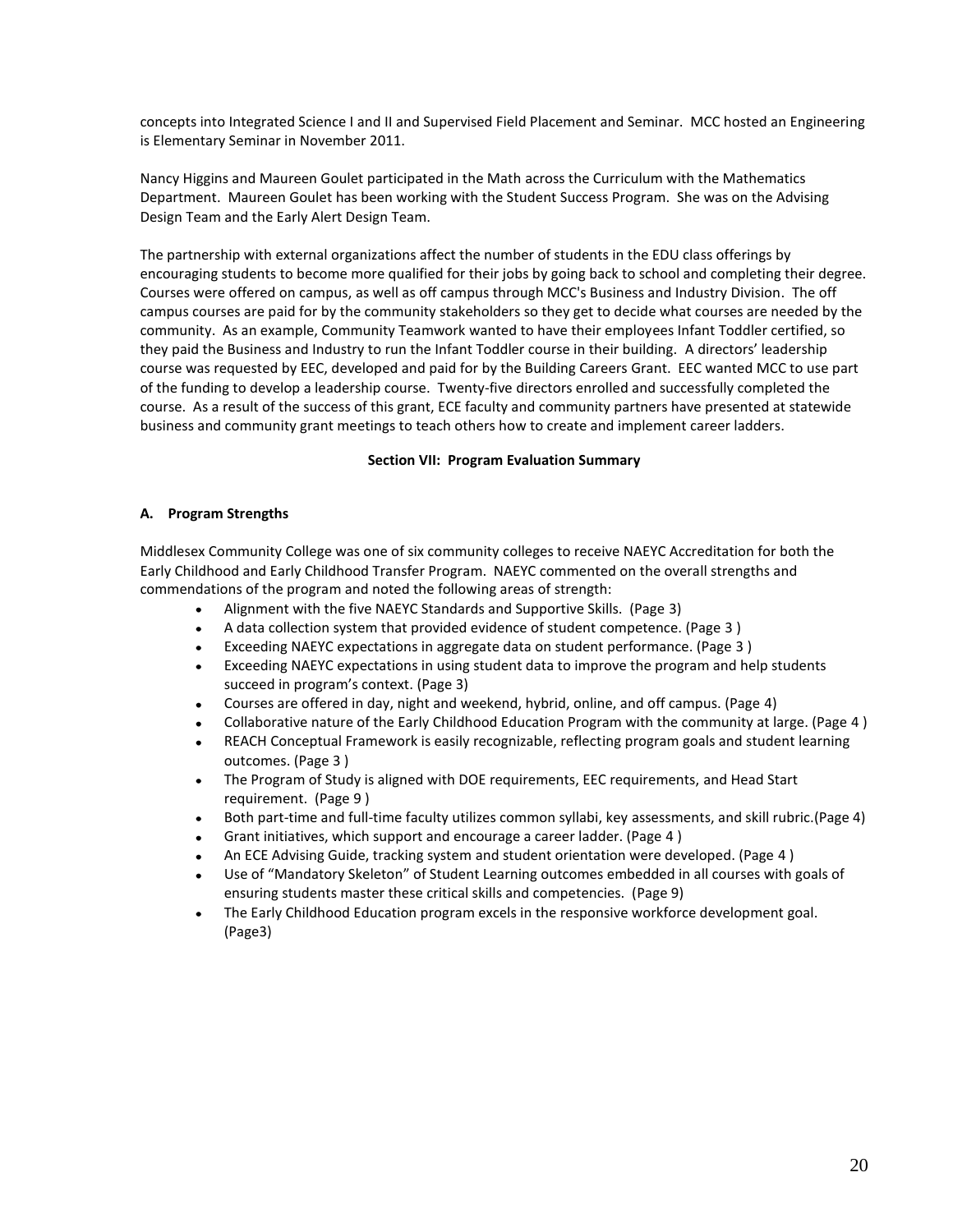**B. Program Needs for Improvement, Proposed Plans for Improvements, Budgetary Implications, Timelines**

| <b>Program Needs</b><br>(Reference the question in the<br>program review where this<br>need is explained.)                                                                                                                                                                                                              | <b>Proposed Plans for Improvement</b><br>(Bulleted list of suggestions.)                                                                                                                                                                                                                                                                                                                               | <b>Financial Needs</b><br>to Make<br>Improvements | Proposed<br><b>Timelines for</b><br>Implementation |
|-------------------------------------------------------------------------------------------------------------------------------------------------------------------------------------------------------------------------------------------------------------------------------------------------------------------------|--------------------------------------------------------------------------------------------------------------------------------------------------------------------------------------------------------------------------------------------------------------------------------------------------------------------------------------------------------------------------------------------------------|---------------------------------------------------|----------------------------------------------------|
| <b>Comply with NAEYC</b><br><b>Accreditation</b><br><b>Recommendations:</b><br>1. Attention to Criterion 8,<br>specifically related to the<br>importance of full time faculty<br>holding graduate degrees in<br>early childhood education.<br>(NAEYC Report pages 1, 11, 13<br>and Instructional Support on<br>page 12) | • A full-time faculty with an<br>Early Childhood degree be<br>hired.                                                                                                                                                                                                                                                                                                                                   | \$45,000                                          | <b>TBD</b>                                         |
| 2. Provide information about<br>what happens if a student fails<br>a NAEYC Key Assessment.<br>(NAEYC Report page 8)                                                                                                                                                                                                     | • Add a line to syllabi that have<br>a key assessment. Suggested<br>wording is --As a NAEYC<br>mandatory requirement, this<br>written assignment must have<br>a passing grade of a C- in order<br>to pass this course. If a grade<br>is lower than a C-, you will be<br>given one opportunity to<br>rewrite this paper.<br>• See if the change has to go<br>before the Gen Ed Curriculum<br>Committee. | None                                              | Committee                                          |
| 3. Revamp the NAEYC Learning<br>Opportunity Chart to include<br>two charts- one for EC and ECT.<br>(NAEYC Report page 8)                                                                                                                                                                                                | • EC and ECT Learning<br>Opportunity Chart will be<br>broken down and education<br>elective courses will be removed<br>and put in their own category.                                                                                                                                                                                                                                                  | None                                              | Summer 2013                                        |
| 4. Reevaluate and renumber all<br>of the ECE Student Learning<br>Outcomes in the mandatory<br>skeleton to meet with the six<br>NAEYC Standards and five<br>Supportive Skills.<br>(New NAEYC Requirement)                                                                                                                | • A chart of the SLO's for each<br>course will be developed and<br>incorporated into ECE course<br>syllabi.<br>• A new key assessment will be<br>added to the current five key<br>assessments.<br>• Readjust the Assessment and<br>Evidence chart with new<br>standards.                                                                                                                               | \$1500<br>\$30/hr x 50                            | Summer 2013                                        |
| 5. Add new NAEYC Key<br>Assessment has to the current<br>NAEYC Standards.<br>(New NAEYC Requirement)                                                                                                                                                                                                                    | • A common assignment on<br>disabilities will be added to the<br>current student learning<br>outcomes in EDU 104 &PSY 123.                                                                                                                                                                                                                                                                             | \$1500<br>\$30/hr x 50                            | Summer 2013                                        |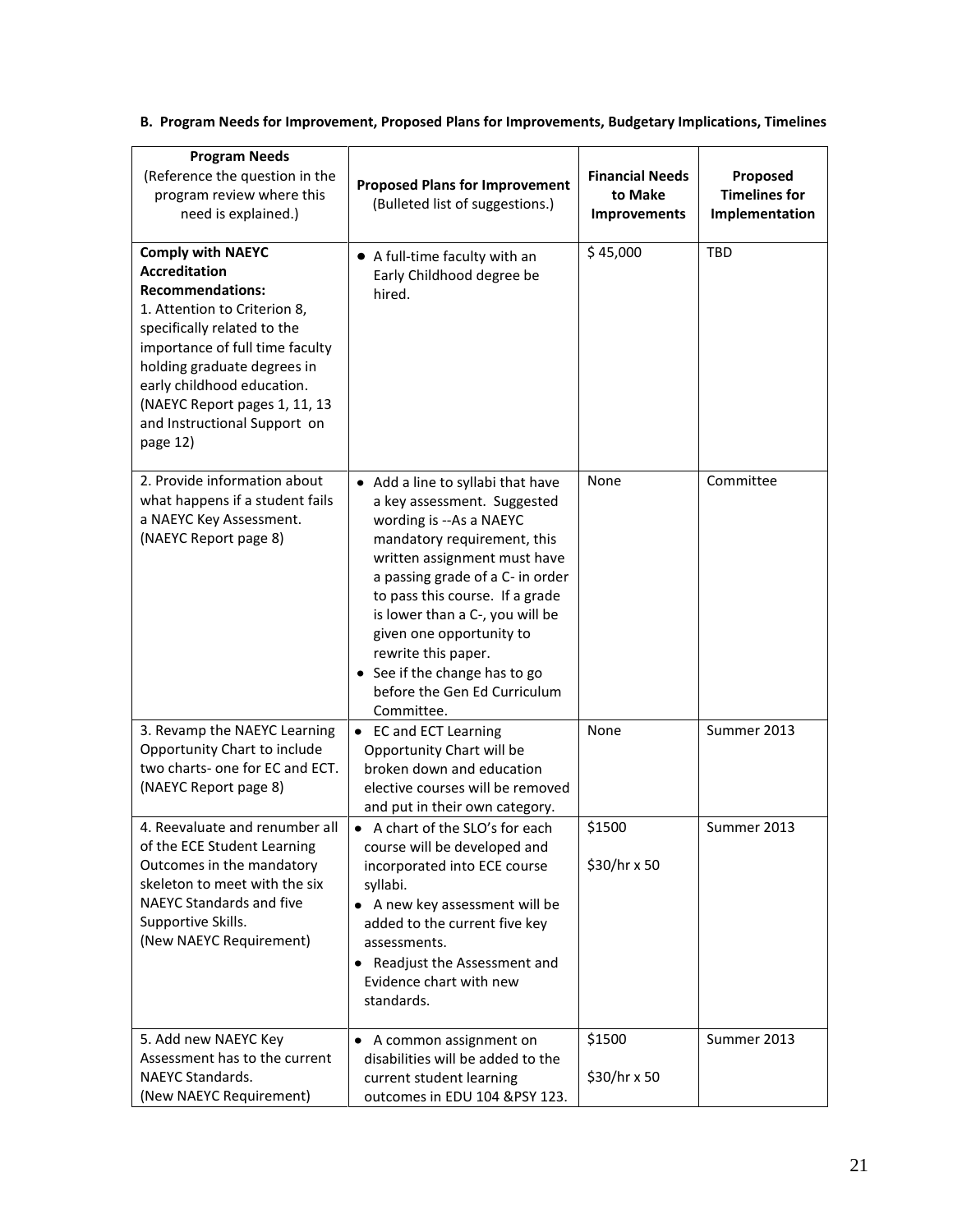|                                                                                                                                                                                             | • Design the rubric for                                                                                                                                                                                                                                                                                                                                                                                           |                       |                                            |
|---------------------------------------------------------------------------------------------------------------------------------------------------------------------------------------------|-------------------------------------------------------------------------------------------------------------------------------------------------------------------------------------------------------------------------------------------------------------------------------------------------------------------------------------------------------------------------------------------------------------------|-----------------------|--------------------------------------------|
|                                                                                                                                                                                             | assessment.<br>• Meet with faculty for                                                                                                                                                                                                                                                                                                                                                                            |                       |                                            |
|                                                                                                                                                                                             | adjustments and comments.                                                                                                                                                                                                                                                                                                                                                                                         |                       |                                            |
| 6. Add Multicultural<br>Communication (SOC 118) or<br>Multicultural Issues in<br>Education (EDU 250) to the ECE<br>Program Sheet Standards to<br>meet 2010 NAEYC<br>(New NAEYC Requirement) | • SOC 118 or EDU 250 needs to<br>be added to Early Childhood<br>Program Sheet as a required<br>class.<br>• SOC 101 needs to be removed<br>as a pre-requisite for SOC 118.<br>Pre-requisites for EDU 250 have<br>to be removed.                                                                                                                                                                                    | None                  | Planned<br>implementation<br>Fall 2012.    |
| 7. Require students to do two<br>field experiences in two<br>different age groups.<br>(New NAEYC Requirement)                                                                               | • Students will now have to use<br>service learning as one age<br>group experience. Supervised<br><b>Field Placement and Seminar</b><br>will be used for a different age<br>group.<br>• The education department is<br>working on developing a system<br>to ensure that students have<br>two different age group<br>experiences, which will be<br>required by NAEYC during the<br>next NAEYC Accreditation cycle. | None                  | Planned<br>implementation<br>Fall 2012.    |
|                                                                                                                                                                                             |                                                                                                                                                                                                                                                                                                                                                                                                                   |                       |                                            |
| Add QRIS Categorizes to ECE<br>course descriptions. (page 13)                                                                                                                               | • Once the QRIS categories are<br>finalized, the ECE courses will<br>have to be labeled for QRIS                                                                                                                                                                                                                                                                                                                  | \$600<br>\$30/hr x 20 | Planned<br>implementation -<br>Spring 2012 |
| Consider the possibility of<br>offering a Certificate in<br>Childcare Administration.<br>(page 18)                                                                                          | content<br>• Develop a needs assessment<br>tool to determine if a Childcare<br>Administration would be<br>feasible and sustainable.                                                                                                                                                                                                                                                                               | \$600<br>\$30/hr x 20 | Catalog.<br>Spring 2013                    |
| Improve the tracking of Early<br>Childhood Alumni<br>(Question 11, page 16)                                                                                                                 | • Work with Enrollment<br>Management to investigate the<br>possibility of tracking ECE<br>graduates.                                                                                                                                                                                                                                                                                                              | <b>TBD</b>            | Spring 2014                                |
| Develop more online and/or<br>hybrid ECE courses.                                                                                                                                           | • Recruit faculty to learn about<br>online course development.<br>• Send faculty to training<br>sessions so more courses can be<br>offered.<br>• Courses to be developed:<br>Health and Safety, and Program<br>Planning and Environments                                                                                                                                                                          | TBD                   | Three year plan                            |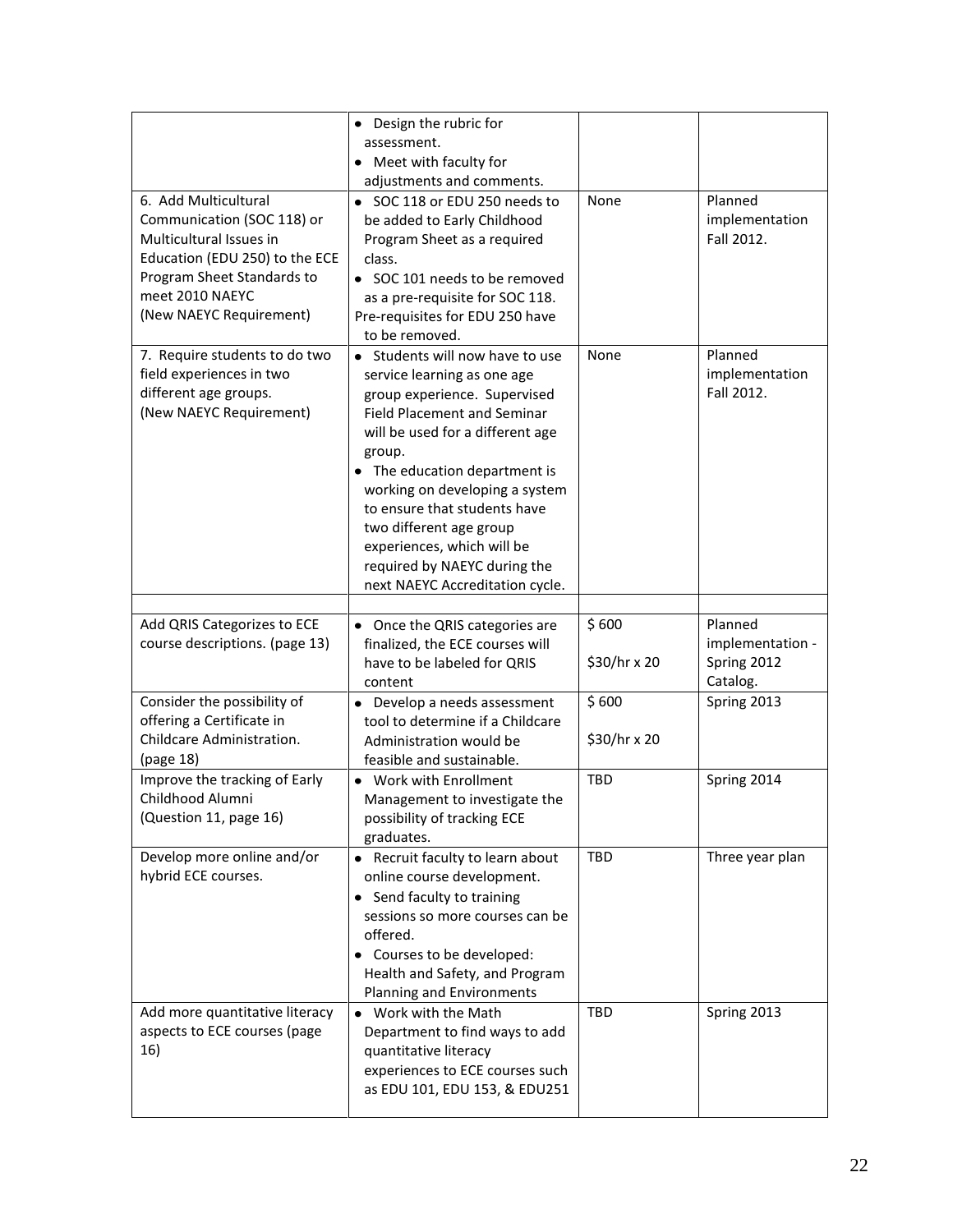| Create a Learning Community       | • Work with Learning                      | <b>TBD</b> | <b>Fall 2013</b> |
|-----------------------------------|-------------------------------------------|------------|------------------|
| with English Composition I and    | Community Faculty to design               |            |                  |
| Child Growth and Development      | the course                                |            |                  |
| (page 5)                          | • Find faculty that would design          |            |                  |
|                                   | and teach the course.                     |            |                  |
| Investigate the idea of           | Discuss the options with the<br>$\bullet$ | <b>TBD</b> | Fall 2013        |
| <b>Education Service Learning</b> | Service Learning Department               |            |                  |
| Mentoring Program.                | Find students that would be               |            |                  |
| (page 5)                          | willing to explore the option             |            |                  |
|                                   | Find a way to track the success           |            |                  |
|                                   | of the program.                           |            |                  |
| Send faculty to NAEYC National    | • Research the cost of sending            | <b>TBD</b> | Fall 2013 and    |
| Conference and students to        | faculty to the NAEYC                      |            | Spring 2013      |
| regional NAEYC Conference         | Conference and sending                    |            |                  |
| (page 12)                         | students to the NAEYC regional            |            |                  |
|                                   | conference Westford, MA                   |            |                  |
|                                   | Get funding approved by<br>$\bullet$      |            |                  |
|                                   | Professional Development or               |            |                  |
|                                   | another source.                           |            |                  |
| Change current Saturday ECE       | Discuss the option with<br>٠              | <b>TBD</b> | Spring 2013      |
| schedule back to offering the     | Registrar's Office                        |            |                  |
| classes on four Saturdays.        |                                           |            |                  |
| (page 5)                          |                                           |            |                  |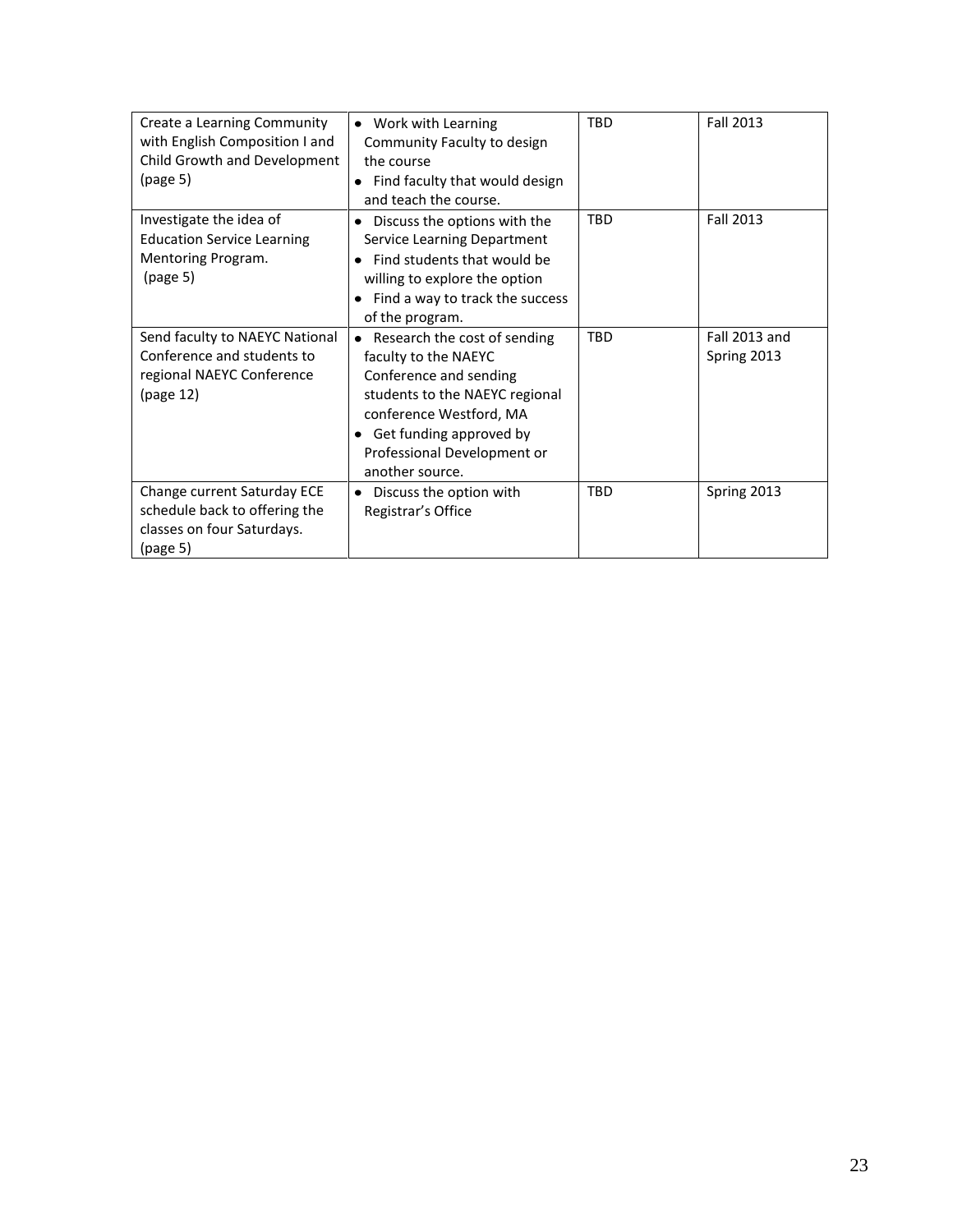### **Section VIII External Accreditors' Report**

NOTE: NAEYC Report was a hard copy. It is attached to this report as a pdf file.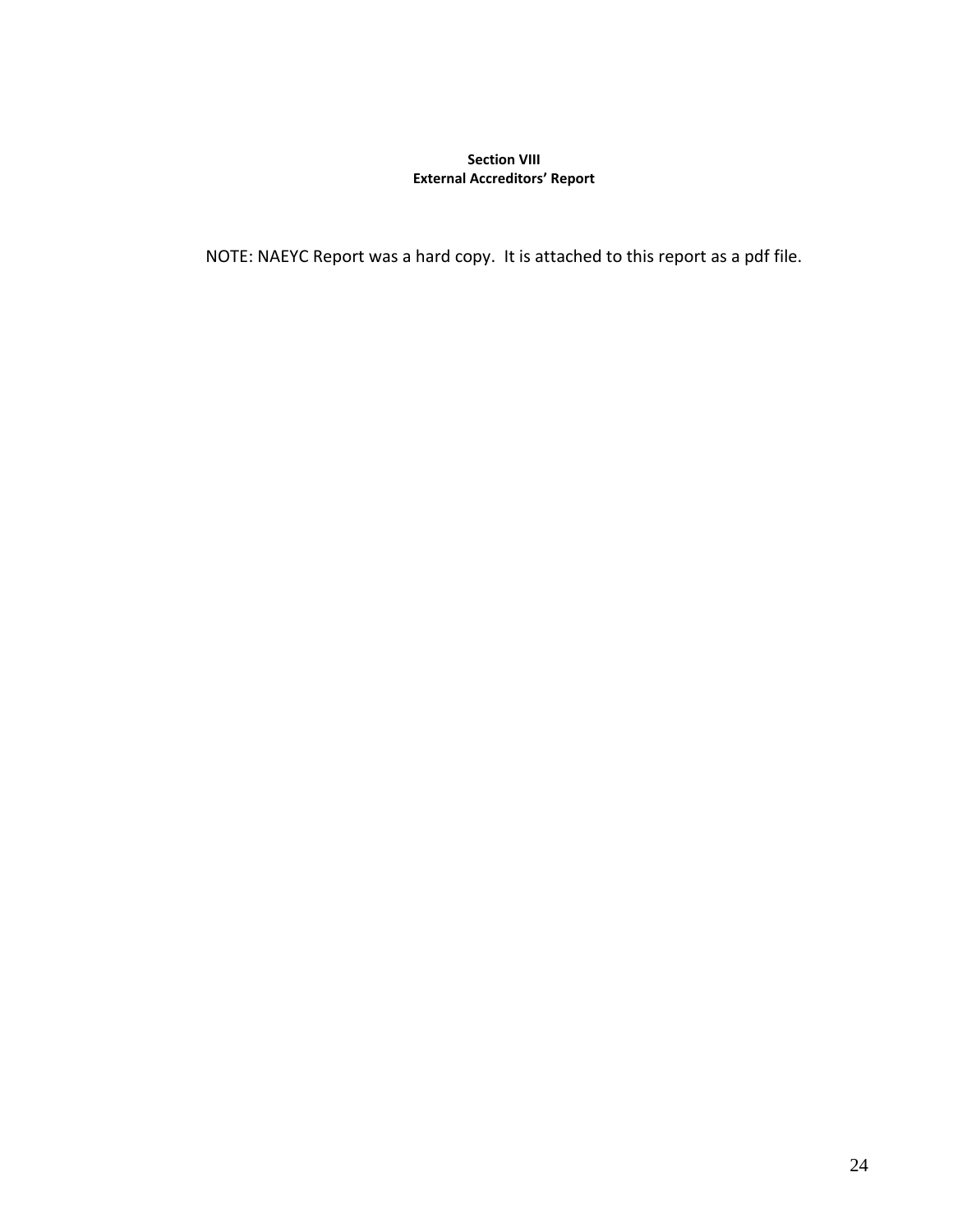## **NAEYC STANDARDS**

### Standard 1: Promoting Child Development and Learning **Indicators of Strength:**

The key assessments submitted in section G provide evidence that

- 1. Students know and understand young children's characteristics and needs.
- 2. Students know and understand the multiple influences on development and learning.
- 3. Students use developmental knowledge to create healthy, respectful, supportive, and challenging learning environments.

## Standard 2: Building Family and Community Relationships **Indicators of Strength:**

The key assessments submitted in section G provide evidence that

- 1. Students know about and understand family and community characteristics.
- 2. Students can support and empower families and communities through respectful, reciprocal relationships.
- **3.** Students involve families and communities in children's development and learning.

### Standard 3: Observing, Documenting, and Assessing to Support Young Children and Families **Indicators of Strength:**

The key assessments submitted in section G provide evidence that

- 1. Students understand the goals, benefits, and uses of assessment.
- 2. Students knowing about and use observation documentation, and other appropriate assessment tools and approaches.
- 3. Students understand and practice responsible assessment.
- *4.* Students know about assessment partnerships with families and other professionals.

## Standard 4: Teaching and Learning

#### **Indicators of Strength:**

The key assessments submitted in section G provide evidence that

- 1. Students know, understand, and use positive relationships and supportive interactions as the foundation for their work with young children.
- 2. Students know, understand, and use a wide array of effective approaches, strategies, and tools to positively influence children's development and learning.
- 3. Students understand the importance of each content area in young children's learning. They know the essential concepts, inquiry tools, and structure of content areas, including academic subjects, and they can identify resources to deepen their understanding.
- *4.* Students use their own knowledge and other resources to design, implement, and evaluate meaningful, challenging curriculum that promotes comprehensive development and learning outcomes for all young children.

## Standard 5: Becoming a Professional

### **Indicators of Strength:**

The key assessments submitted in section G provide evidence that

- 1. Students identify and involve themselves with the early childhood field.
- 2. Students know about and uphold ethical standards and other professional guidelines.
- 3. Students engage in continuous, collaborative learning to inform practice.
- 4. Students integrate knowledgeable, reflective, and critical perspectives on early education.
- **5.** Students engage in informed advocacy for children and the profession.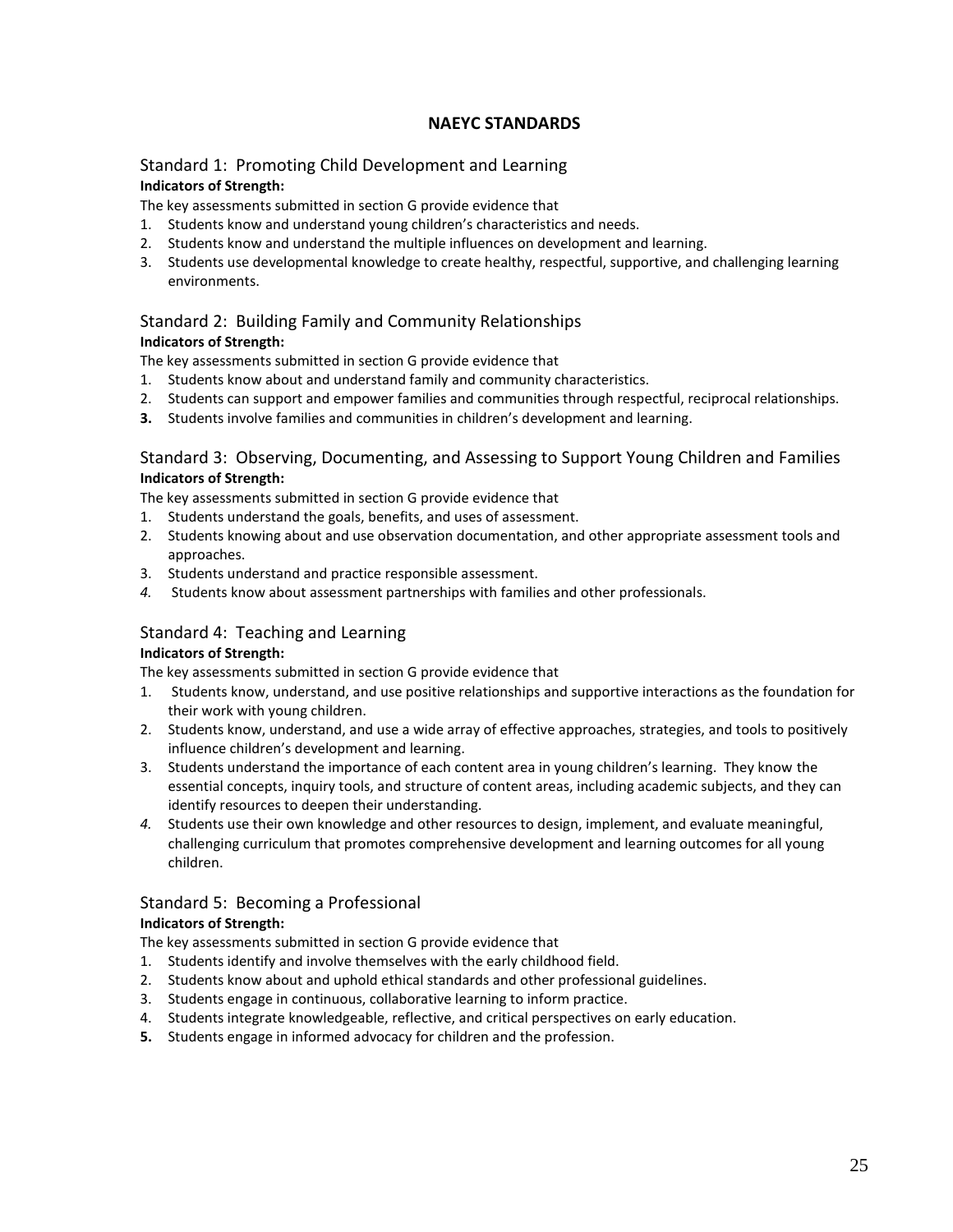### **NAEYC SUPPORTIVE SKILLS**

Rationale: NAEYC has identified five skills that support associate degree students' ability to gain competence in relation to the core standards. With these skills, students are better able to make use of learning opportunities provided by the program and progress in a career as an early childhood professional.

## Skill 1: Self-Assessment and Self-Advocacy

#### **Indicators of Strength:**

The key assessments submitted in section G provide evidence that

- 1. Students assess their own goals, strengths, and needs.
- *2.* Students know how to advocate for their own professional needs.

## Skill 2: Mastering and Applying Foundational Concepts from General Education **Indicator of strength:**

The key assessments submitted in section G provide evidence that

- 1. Students understand foundational concepts from areas such as science, mathematics, literature, and the behavioral and social sciences.
- **2.** Students can apply these concepts in their work as early childhood professionals.

# Skill 3: Written and Verbal Communications Skills

### **Indicators of Strength:**

The key assessments submitted in section G provide evidence that

- 1. Students have effective skills in written and verbal communication.
- 2. Students are technologically literate.

## Skill 4: Making Connections Between Prior Knowledge/Experience and New Learning **Indicators of Strength:**

The key assessments submitted in section G provide evidence that

- 1. Students respect and draw upon their past or current work experience.
- *2.* Students are able to reflect critically upon their experience.

## Skill 5: Identifying and Using Professional Resources

### **Indicators of Strength:**

The key assessments submitted in section G provide evidence that

- 1. Students know how to identify and use credible professional resources from multiple sources.
- 2. Students use these resources to better serve children and families with a wide range of cultures, languages, needs, and abilities.

NOTE: The NAEYC Standards and Supportive Skills changed in 2010. The Program Review is focused on the 2003 NAEYC Standards and Supportive Skills. The 2010 NAEYC Standards and Supportive Skills will be incorporated in the NAEYC renewal in 2013.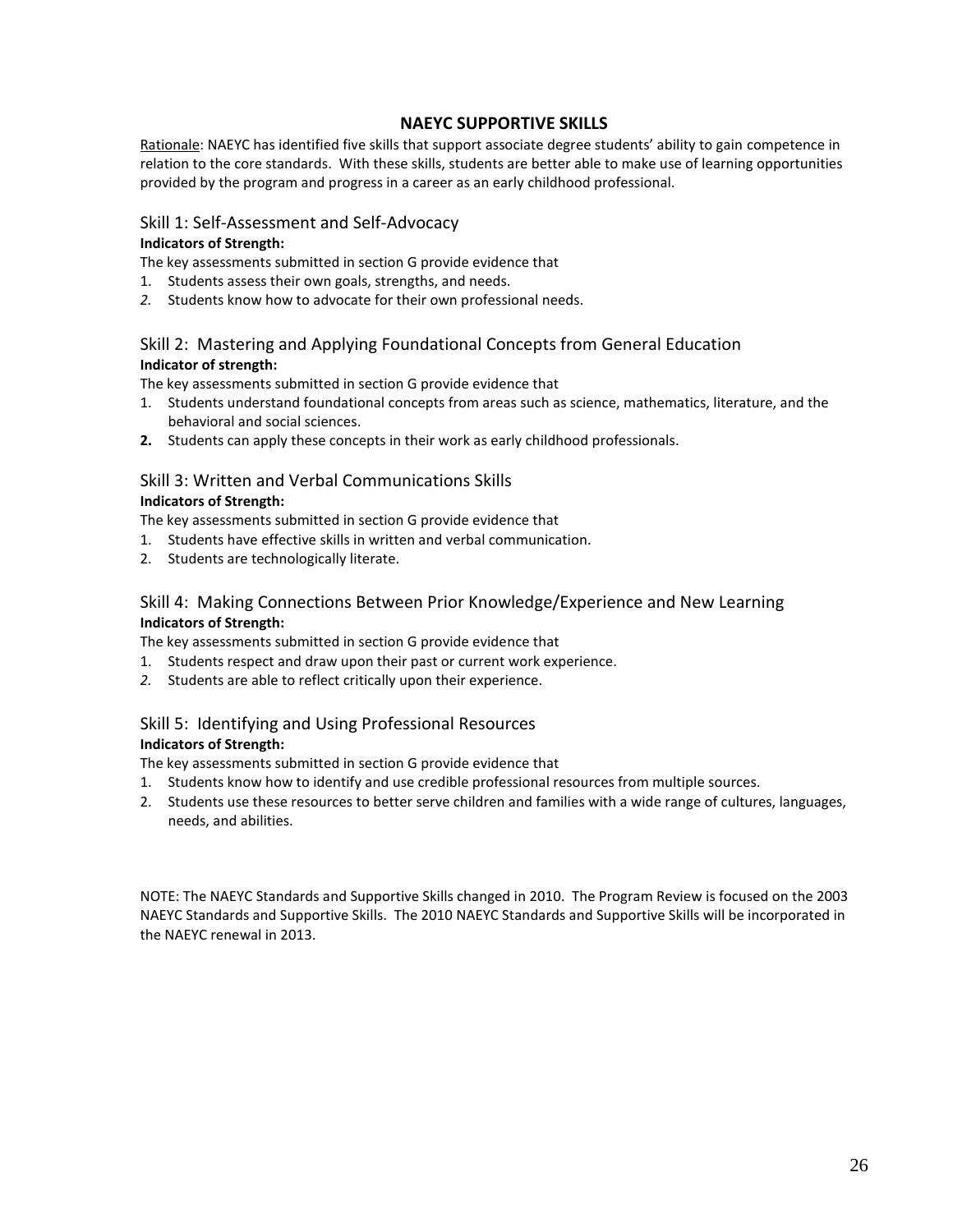# Rubric Assessment Name: Advocacy Research Paper and Presentation This assessment is used in every section of Course Number: EDU 251 This assessment is designed to focus on Standard Number: 5A, 5B, 5C, 5D, 5E This assessment is designed to focus on Supportive Skill: One and Five

| Standard or<br>Supportive<br>Skill                     | Key Elements                                                                                                         | $\Omega$<br>Does Not Meet<br>Expectations                                                                                          | <b>Minimally Meets</b><br>Expectations                                                                             | $\overline{c}$<br><b>Adequately Meets</b><br>Expectations                                                                                                                                        | <b>Exceeds Expectations</b>                                                                                                                                  |
|--------------------------------------------------------|----------------------------------------------------------------------------------------------------------------------|------------------------------------------------------------------------------------------------------------------------------------|--------------------------------------------------------------------------------------------------------------------|--------------------------------------------------------------------------------------------------------------------------------------------------------------------------------------------------|--------------------------------------------------------------------------------------------------------------------------------------------------------------|
| Standard 5.<br>Growing as<br>a<br>Professional         | <b>5a:</b> Identifying<br>and involving<br>oneself with<br>the early<br>childhood field                              | Does not<br>discuss<br>competency<br>level in paper.                                                                               | Discusses Student<br>Teaching<br>experience but does<br>not discuss if they<br>are more competent<br>in classroom. | Discusses how<br><b>Student Teaching</b><br>experience made<br>them more competent<br>but does not give<br>specific examples.                                                                    | Discusses how Student<br>Teaching experience<br>made them a more<br>competent teacher by<br>giving examples of areas<br>of improvement.                      |
|                                                        | #<br><b>5b:</b> Knowing<br>about and<br>upholding<br>ethical<br>standards and<br>other<br>professional<br>guidelines | Does not name<br>the teaching<br>competencies<br>but discussed<br>the Student<br>Teaching<br>experience.                           | Names three of the<br>teaching<br>competencies and<br>connects to Student<br>Teaching<br>experience.               | Names five of the<br>competencies and<br>connects to Student<br>Teaching experience.                                                                                                             | Names seven teaching<br>competencies and<br>connects to Student<br>Teaching experience.                                                                      |
|                                                        | #                                                                                                                    |                                                                                                                                    |                                                                                                                    |                                                                                                                                                                                                  |                                                                                                                                                              |
|                                                        | 5c: Engaging<br>in continuous.<br>collaborative<br>learning to<br>inform practice                                    | Does not<br>discuss<br>educational<br>changes.                                                                                     | Recognizes that<br>education changes<br>but does not<br>understand how to<br>keep informed of<br>changes.          | Recognizes education<br>constantly changes<br>and mentions staying<br>informed but does<br>not give details.                                                                                     | Recognizes education is<br>constantly changing and<br>staying informed is part<br>of process.                                                                |
|                                                        | #                                                                                                                    |                                                                                                                                    |                                                                                                                    |                                                                                                                                                                                                  |                                                                                                                                                              |
|                                                        | 5d: Integrating<br>knowledgeable,<br>reflective, and<br>critical<br>perspectives on<br>early education               | Does not know<br>about<br>competencies in<br>education.                                                                            | Able to discuss<br>competencies in<br>education. Does not<br>analyze pros or<br>cons.                              | Able to discuss<br>competencies in<br>teaching. Analyzes<br>pros but not cons.                                                                                                                   | Able to analyze and<br>reflect on competencies<br>in teaching and give<br>examples of pros and<br>cons.                                                      |
|                                                        | #                                                                                                                    |                                                                                                                                    |                                                                                                                    |                                                                                                                                                                                                  |                                                                                                                                                              |
|                                                        | 5e: Engaging<br>in informed<br>advocacy for<br>children and<br>the profession                                        | Does not<br>address the<br>advocacy issue<br>in paper. Does<br>not understand<br>the concept of<br>advocacy or<br>professionalism. | Discusses being an<br>advocate for<br>students.<br>Understands<br>professionalism but<br>not advocacy.             | Discusses the<br>importance of being<br>an advocate for<br>teachers and students<br>but not teaching<br>profession<br>Understands some of<br>the concepts of<br>advocacy and<br>professionalism. | Discusses the importance<br>of being an advocate for<br>teachers, profession and<br>students. Understands the<br>concepts of advocacy and<br>professionalism |
|                                                        | $\#$                                                                                                                 |                                                                                                                                    |                                                                                                                    |                                                                                                                                                                                                  |                                                                                                                                                              |
| 1. Self-<br><b>Assessment</b><br>and Self-<br>Advocacy | In Presentation,<br><b>Discusses</b><br>Educational<br>Goals                                                         | Does not want<br>to teach. Does<br>not indicate<br>goals.                                                                          | Takes courses just<br>to be teacher/lead<br>teacher certified.                                                     | Desires certificate in<br>ECE with possibility<br>of getting Associate's<br>Degree.                                                                                                              | Desires an Associate's<br>Degree.<br>Knows about the DOE<br>MTEL Requirement.                                                                                |
|                                                        | $\#$                                                                                                                 |                                                                                                                                    |                                                                                                                    |                                                                                                                                                                                                  |                                                                                                                                                              |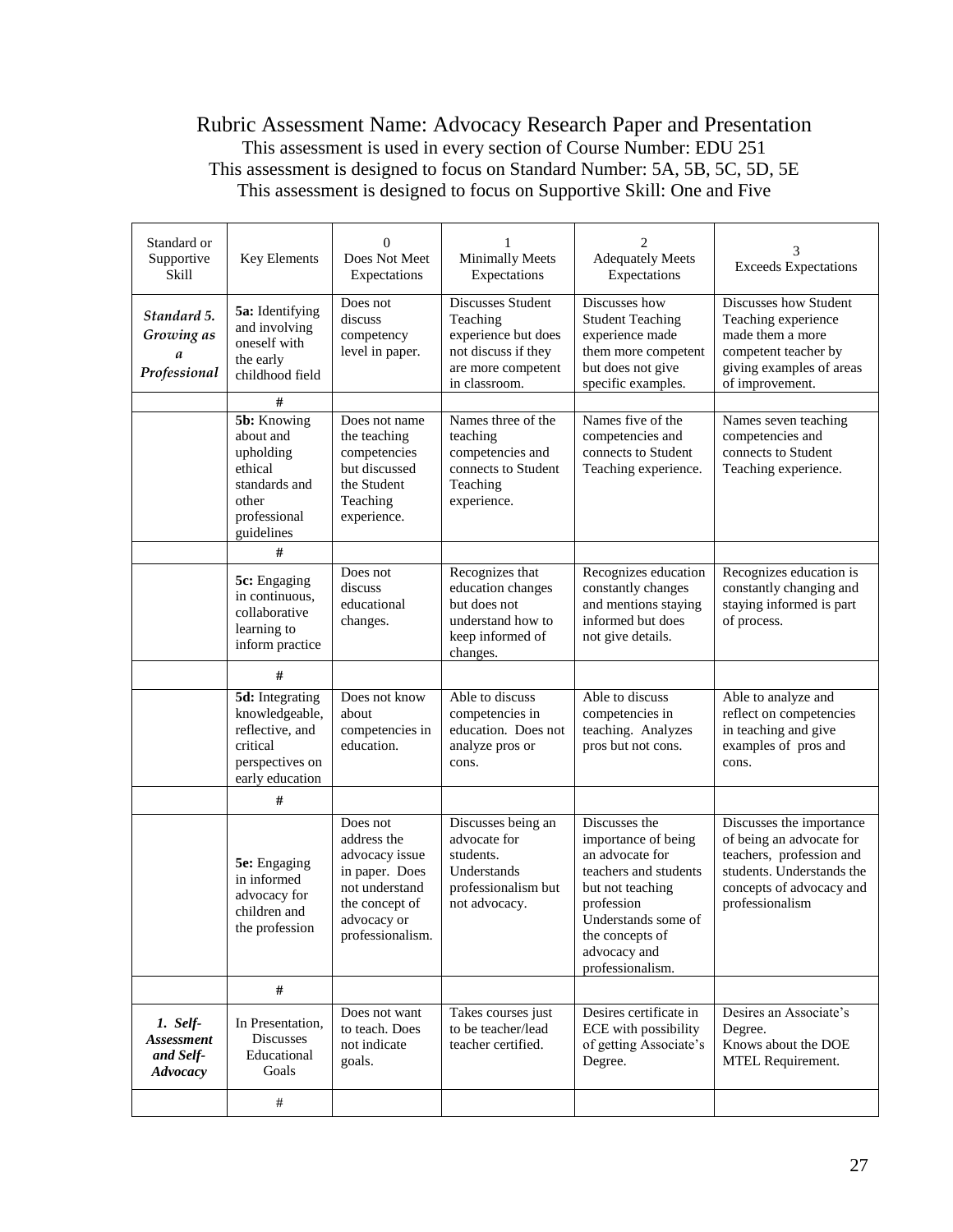|                                                                           | In Presentation,<br><b>Discusses</b><br><b>Personal Goals</b>  | Fails to see own<br>strengths and<br>weaknesses.<br>Does not have<br>goals.                   | Identifies goals for<br>education. Able to<br>point out<br>weaknesses but fails<br>to see own<br>strengths.  | Able to assess their<br>own goals, strengths/<br>weaknesses but does<br>not know how to<br>attain them.                | Able to assess their own<br>goals, strengths/<br>weaknesses and has plans<br>to attain goals.     |
|---------------------------------------------------------------------------|----------------------------------------------------------------|-----------------------------------------------------------------------------------------------|--------------------------------------------------------------------------------------------------------------|------------------------------------------------------------------------------------------------------------------------|---------------------------------------------------------------------------------------------------|
|                                                                           | $\#$                                                           |                                                                                               |                                                                                                              |                                                                                                                        |                                                                                                   |
|                                                                           | In Presentation,<br><b>Discusses</b><br>Teaching<br>Experience | Has no previous<br>experience in<br>childcare field<br>or does not<br>indicate<br>experience. | Participates in<br>Service Learning as<br>experience.                                                        | <b>Teacher Certified</b><br>after Practicum                                                                            | Lead Teacher Certified or<br>Director Qualified after<br>Practicum                                |
|                                                                           | $\#$                                                           |                                                                                               |                                                                                                              |                                                                                                                        |                                                                                                   |
|                                                                           | Oral<br>Presentation<br><b>Skills</b>                          | Absent for<br>presentation.                                                                   | Presentation<br>information is<br>disorganized and<br>topic not addressed<br>effectively.                    | Information in<br>presentation is good<br>but could have more<br>information.                                          | Information in<br>presentation is logical and<br>organized.                                       |
|                                                                           | #                                                              |                                                                                               |                                                                                                              |                                                                                                                        |                                                                                                   |
| 5.<br><b>Identifying</b><br>and Using<br>Professional<br><b>Resources</b> | Credibility of<br>Sources and<br>Professional<br>Resources     | Research is not<br>from credible<br>sources. No<br>research is used.                          | Research is from<br>questionable<br>sources.                                                                 | Research is from<br>credible professional<br>sources.                                                                  | Research is from credible<br>and a variety of<br>professional sources.                            |
|                                                                           | #                                                              |                                                                                               |                                                                                                              |                                                                                                                        |                                                                                                   |
|                                                                           | Documenting<br>of Sources and<br>Number of<br>Sources          | Resources are<br>not cited.<br>Plagiarism is an<br>issue. Does not<br>use sources.            | Resources are not in<br>APA or MLA<br>method. Cuts and<br>pastes internet<br>addresses. Uses two<br>sources. | Resources are cited<br>in APA or MLA<br>methods. Internet<br>cites not documented<br>correctly. Uses three<br>sources. | Resources are cited in<br>APA or MLA methods.<br>Uses four or more<br>sources.                    |
|                                                                           | #                                                              |                                                                                               |                                                                                                              |                                                                                                                        |                                                                                                   |
|                                                                           | Variety of<br><b>Sources</b>                                   | Does not use<br>any sources as<br>research. Does<br>not quote any<br>sources.                 | Utilizes Internet<br>sources as only<br>form of research.<br>Does not quote<br>correctly.                    | Utilizes magazines<br>and no more than 2<br>internet sources cited.<br>Quotes sources<br>correctly.                    | Utilizes books and<br>magazines, in addition to<br>internet sources. Quotes<br>sources correctly. |
|                                                                           | $\#$                                                           |                                                                                               |                                                                                                              |                                                                                                                        |                                                                                                   |

*NOTE: Please complete a separate rubric total sheet for each section of a class and do not count students that have withdrawn from course or MIA in totals.*

## **Additional Required Information-**

Total number of students enrolled in course:

\*Number of student turning in this assessment:

### **Academic Grades associated with this assessment:**

| (*Total number should equal number of assessments collected) |  |
|--------------------------------------------------------------|--|
|                                                              |  |

| л<br>$\sum$ | $\overline{\phantom{a}}$<br>נו<br>$\sim$ $\sim$<br>ነከ ወዶ<br>്<br><b>IVALLE</b> | .<br>$\overline{\phantom{a}}$<br>1.0011<br>∼ | $\sim$ $\sim$<br>້<br>$\overline{1}$ | $\sim$<br>- - - - -<br>Tran<br>$\overline{\phantom{a}}$ |
|-------------|--------------------------------------------------------------------------------|----------------------------------------------|--------------------------------------|---------------------------------------------------------|
|             |                                                                                |                                              |                                      |                                                         |

# **Instructor Self-Assessment Question:**

Next semester, I am going to improve my students rubric scores by (give specific examples)...